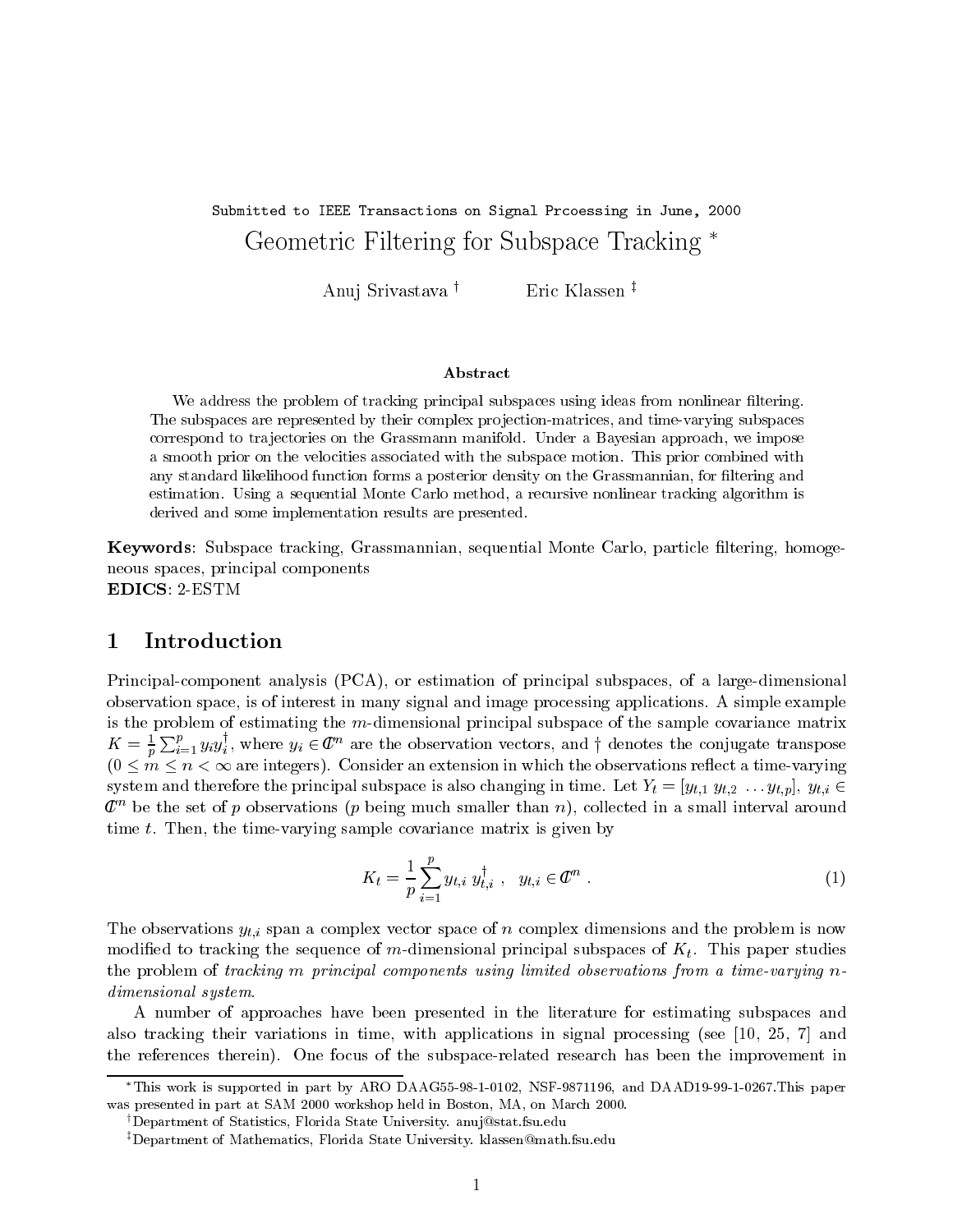computational speed for a given accuracy in estimation, especially for adaptive systems [6, 20, 1, 19, 14]. Another focus is on investigating fundamental representations and resulting formulations which can lead to improved estimators but perhaps at an added computational cost. As an example, a natural way to represent subspaces is as elements of the Grassmann manifold, the set of all (fixeddimensional) subspaces of a larger space  $([5, 8, 11, 9])$ . A recent paper [23] presents a Bayesian framework for estimating subspaces as elements of complex Grassmann manifold. For a specific choice of distance function on Grassmannian, an MMSE estimator is defined and evaluated for a given posterior.

An important issue in subspace tracking is that, at any given time, there may not be a sufficient number of observations for estimating each of the individual subspaces to a required precision. A related possibility is that the observations are too noisy to provide a reliable estimate at each observation time. A natural choice, in such problems relating to time-series estimation, is to utilize a temporal structure, in order to compensate for the lack of excess observations or to account for a large noise level. More formally, the idea is to utilize a Bayesian framework and to derive a prior probability model, on the underlying time series, which encourages smoother trajectories. As an example, in subspace tracking, one possible prior is that which penalizes coarser subspace tra jectories and emphasizes smoother trajectories. An even stronger prior can be imposed if the velocities, rather than the subspaces (displacements) themselves, are assumed to vary smoothly in time. In the group-theoretic representations, this has often been accomplished by equating the time derivatives of elements of the Lie algebra (they relate to the velocities) to white noise. For example in [18, 24], in the context of tracking airplanes using remote sensing, the rates of change in rotational and translational velocities (or equivalently the driving torques and forces) are treated as white noise. This procedure imposes a physics-based, smooth prior on airplane trajectories and leads to Bayesian filtering for airplane tracking. Similar to that analysis, an important result in this paper is the derivation of a dynamics-based smoothing prior on the subspace trajectories.

Our motivation for subspace tracking comes from array signal processing where the time-varying principal subspace, associated with the sensor measurements, is tracked. A class of signal processing algorithms, for transmitter tracking and beamforming, rely on estimating the principal subspace spanned by the observation vectors. Consider the situation in which an array of sensors is receiving signals trasmitted by a number of moving transmitters. Due to transmitter motion, there may not be enough sensor measurements at each time to accurately estimate the individual subspaces using likelihood-based techniques. Therefore, a prior supporting smooth changes in the principal subspace may prove useful. This prior is physically motivated since smooth changes in transmitters' locations lead to smooth variation in the resulting subspaces, with a few exceptions. A classical exception is the case when a transmitter disappears from the receiver's view perhaps due to an obstruction, and the signal subspace changes in rank. In most cases, however, sensor physics supports smooth relative variations. As an example, consider a 4-element uniform, linear sensor array (at half wavelength spacing) receiving narrowband signals from two moving transmitters, as shown in Figure 1 left panel. The dominant subspace (for  $m = 2$  and  $n = 4$ ) has the projection matrix given by  $P_t = D(\theta_t) (D(\theta_t)^\top D(\theta_t))^{-1} D(\theta_t)^\top$ , where  $D(\theta_t)$  is the 4×2 complex matrix composed of the direction vectors for transmitters' locations at time t. Shown in the middle panel of Figure 1 are the tra jectories taken by the two transmitters, with respect to the linear array, and plotted in the right panel is the distance  $||P_t - P_0||$ , where  $|| \cdot ||$  stands for the Frobenious norm. As the picture suggests, for smooth transmitter tra jectories the resulting subspace rotations is observed to be smooth.

In this paper, we pursue a geometric approach to Bayesian subspace tracking, using observations from a time-varying system. A posterior density has components from (i) aprior density, and (ii) a data likelihood function. Allowing for any general likelihood function, from popular maximum-likelihood type approaches, we focus on deriving a prior density which establishes a tem-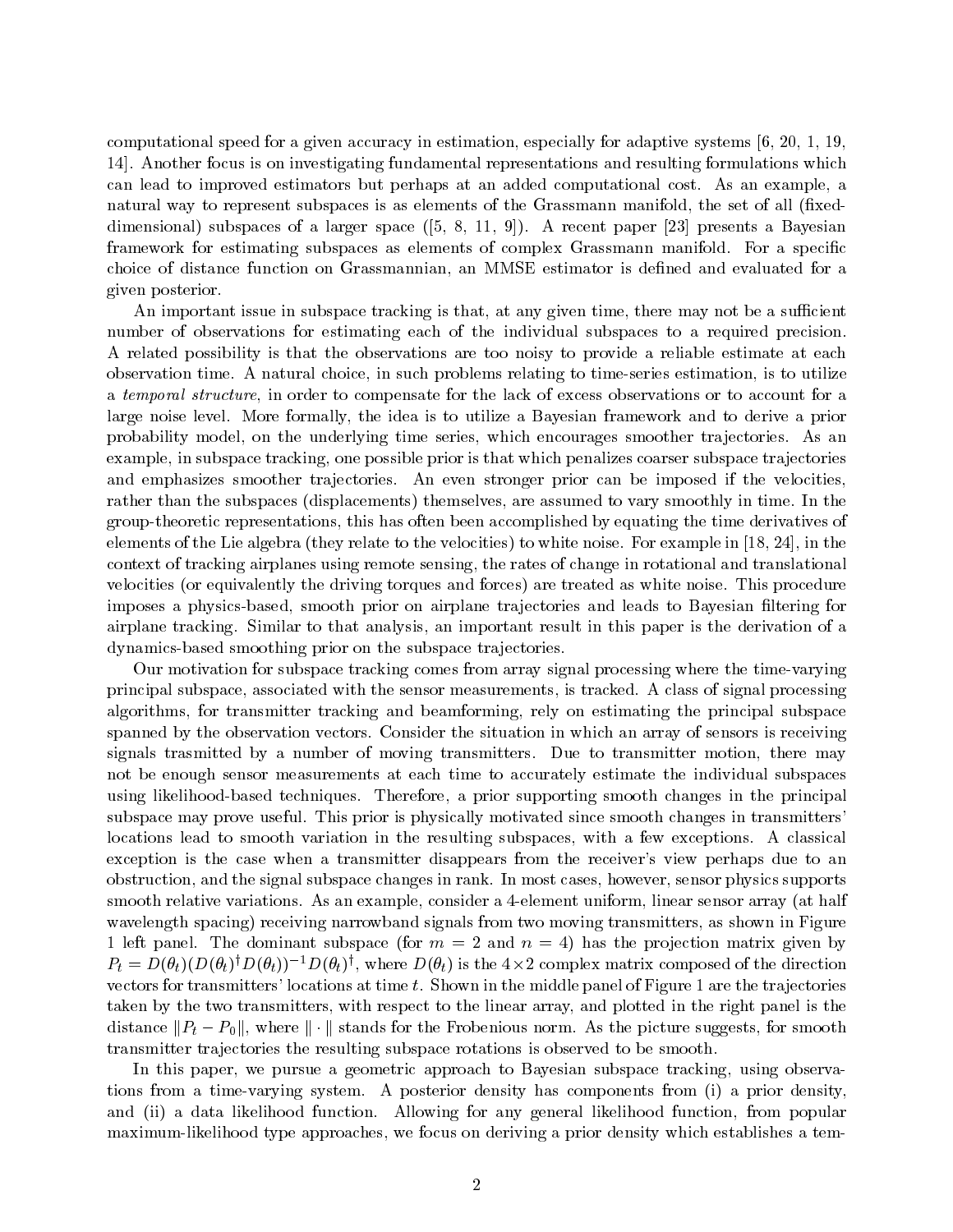

Figure 1: Left panel: array configuration for tracking signal sources; middle panel: the angles of arrival as functions of time; right panel: changes in the signal subspace due to source motion.

poral structure on the rotating subspaces. For this purpose, we study the intrinsic geometry of the Grassmanian, to learn various representations of the subspaces. Let  $\mathcal G$  be the Grassmann manifold of all  $m$ -dimensional complex subspaces of  $\pmb{\psi}$  . Any element of this manifold (i.e. any subspace of  $\pmb{\psi}$  ) can be represented by its projection operator (uniquely) or by a set of orthonormal basis elements (non-uniquely). Using representation via projection matrices, we analyze the velocity vector associated with the trajectories on Grassmanian. To define velocity, we first characterize the geodesic curve connecting any two points on this manifold. Since the Grassmannian is a quotient space of a larger unitary group, modulo two smaller rotations, this geodesic is made explicit by lifting it to a particular geodesic in the unitary group. Furthermore, the tangents to the lifted geodesic curve in the unitary group relate to the velocities associated with moving subspaces. This definition is then utilized to impose a prior on the subspace rotation, by equating the rate of change of velocities with white noise. A combination of this prior with any standard likelihood function sets up the Bayesian filtering problem.

Once the representations are chosen, velocities are dened and the probabilities are imposed, the focus shifts to solving for estimates, given the observations. In view of the inherent nonlinearities present in the model, and the problem formulation on curved manifolds, the classical Kalman-ltering framework does not apply. A number of solutions including the extended Kalman filters, interacting multiple models [2], multiple hypothesis tests, and their combinations [27], have been suggested. An MCMC-based sampling procedure for ltering and smoothing is presented in [18]. Here, we take a random sampling approach for computation of (approximate) MMSE estimates. This procedure, based on particle ltering or the sequential Monte Carlo method, involves sampling from the prior and resampling them according to their likelihoods, in order to generate samples from the posterior, at each observation time. These samples are then averaged to compute the estimates. This emerging family of techniques have been discussed in [12, 3, 16], and a related idea is presented in [18].

Section 2 studies the geometry of Grassmannian in order to define the motion parameters (displacements, velocities) associated with the subspace rotation, and imposes a smooth Markovian prior on the subspace trajectories. Section 3 states a Bayesian nonlinear filtering formulation of the tracking problem andpresents a sequential Monte Carlo method for generating MMSE solutions. Some simulation results illustrating the algorithm, for a generic problem in subspace tracking and a particular problem in array signal subspace tracking, are presented in Section 4.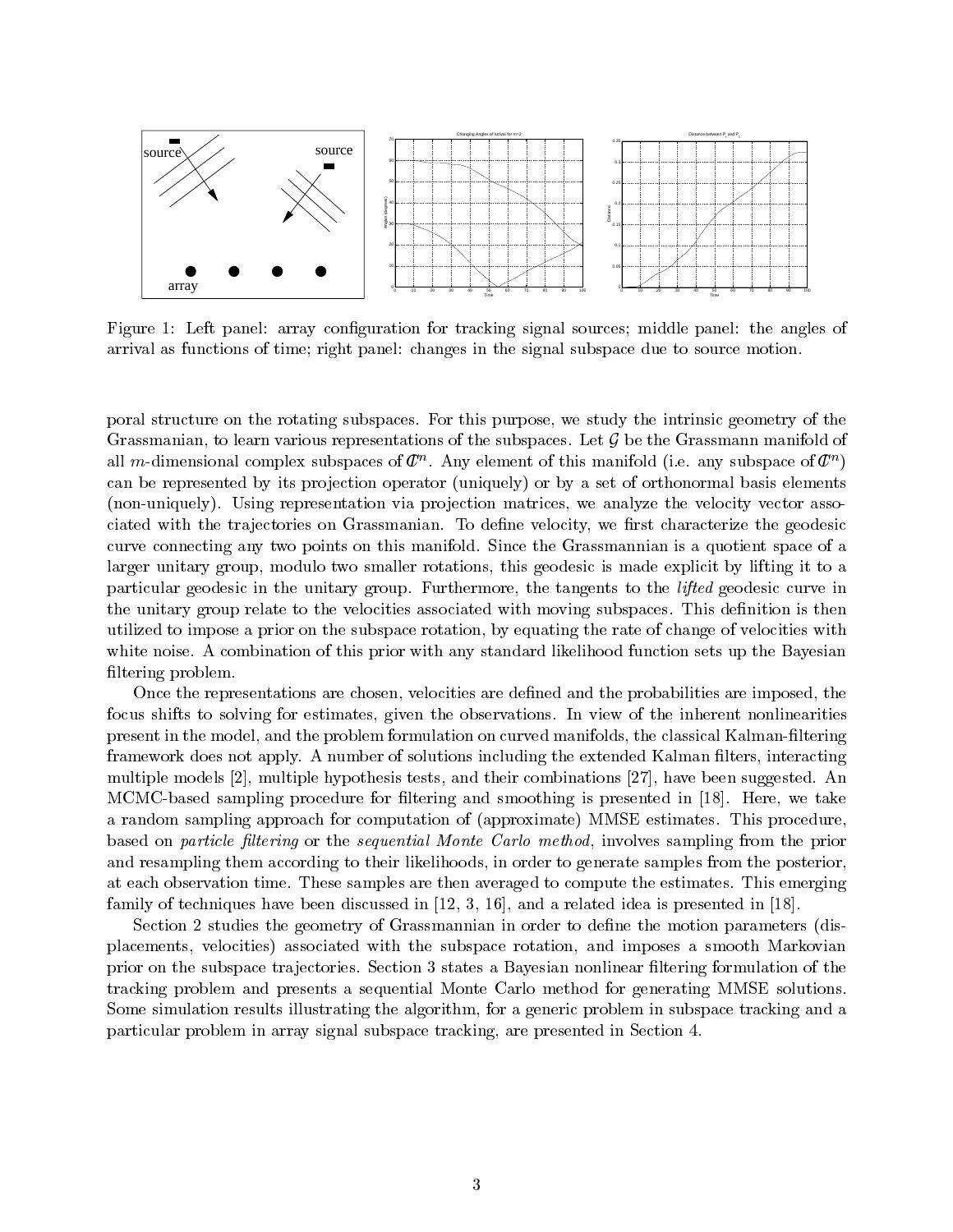#### $\overline{2}$ 2 Representation of Subspace Motion

Subspace estimation and tracking are well studied problems in the signal processing literature. Even though these problems are naturally posed in terms of manifold-valued parameters, the use of geometric techniques has only been recent [5, 8, 11, 9, 23] . In a recent paper [23], we have presented a geometric approach to estimating a single subspace, as an element of a complex Grassmann manifold; we have chosen to represent a point on this manifold by the projection matrix associated with that subspace. In this paper, our goal is to analyze and estimate trajectories, on Grassmann manifold, associated with dynamic systems and changing subspaces. We study the geometric representations of subspaces leading up to a Bayesian formulation of the subspace tracking problem. One reason to study the intrinsic geometry of Grassmanians is to define the motion parameters such as displacements and velocities for piecewise-geodesic trajectories on these manifolds. These definitions are analogous to the Euclidean case in that the velocities are determined by the tangent vectors along the geodesics connecting the observed points. At first we introduce the geometry of the Grassmannian and then explicitly characterize the geodesics.

## 2.1 Geometry of Grassmannian

Let  $V$  be an *n*-dimensional complex vector space equipped with a Hermitian inner product. Assuming  $0 \leq m \leq n \leq \infty$ , denote by G the Grassmanian of all m-dimensional subspaces of V (please refer to [15] p. 133 Ex. 2.4 for a detailed introduction). By fixing  $m, n$  throughout the paper, we avoid adding suffixes to index the set G. Using an orthonormal basis  $\{v_1, v_2, \ldots, v_n\}$  for V, identify V with  $\mathbb{C}^n$ , the set of  $n \times 1$  column vectors over  $\mathbb{C}$ . Each point of G can be identified with a unique  $n \times n$  matrix of orthogonal projection onto that  $m$ -dimensional subspace of V. Let  $I\!\!P$  be the set of Hermitian symmetric, idempotent  $n \times n$  complex matrices of rank  $m;$  If is the set of all projection matrices and is diffeomorphic to G. G (or  $\mathbb{P}$ ) is a compact manfold of complex dimension  $m(n-m)$ . The subspace spanned by the vectors  $\{v_1, v_2, \ldots v_m\}$  is identified with the projection matrix Q where

$$
Q = \begin{bmatrix} I_m & 0 \\ 0 & 0 \end{bmatrix}, \text{ and } I_m \text{ is an } m \times m \text{ identity matrix.}
$$
 (2)

 $Q$  is fixed throughout the paper. Let  $U(n)$  be the Lie group of all  $n \times n$  complex unitary matrices.  $\text{Its subgroup } H = U(m) \times U(n-m), \text{ of } U(n), \text{ is the set of matrices of the form } \left[ \begin{array}{cc} U_a & 0 \ 0 & U_b \end{array} \right], \text{ where }$  $U_a \in U(m)$  and  $U_b \in U(n-m)$ . There is a one-to-one correspondence between the quotient space  $U(n)/H$  and the Grassmanian G (or P) (see [15] p.134). The left coset, containing a point  $U \in U(n)$ , can be explicitly stated as  $UH = \{UU : U\in H\}\subset U(n).$  The correspondence between the left cosets (elements of  $U(n)/H$ ) and the projection matrices (elements of  $I\!\!P$ ) is given by  $UH \mapsto UQU^{\dagger}$ , for any  $U \in U(n)$ . Denote the projection map from  $U(n)$  to  $I\!\!P$  by  $\Phi: U(n) \mapsto I\!\!P$ ,  $\Phi(U) = UQU'$ . Under  $\Psi$ , each left coset projects to a point in IP. Denote this set by  $\Psi^{-1}(P)$  (notice that  $\Psi^{-1}(P) \equiv UH$ whenever  $UQU^{\dagger} = P$ ).

**Remark 1:** An element of  $\Psi^{-}(F)$  is a unitary matrix, whose first m columns form an orthonormal basis of the subspace whose projection is P. Note that the  $n \times n$  identity matrix I is an element of  $\Psi^{-1}(Q)$ , and therefore,  $\Psi^{-1}(Q)$  is nothing but  $H$ .

The group  $U(n)$  acts on the vector space V (from left) by the usual matrix-vector multiplication (please refer to [4] p. 90 Def 7.1 for a definition and some examples of group action).  $U(n)$  acts transitively on P from the left, according to the mapping:  $P \mapsto U \cdot P \equiv U P U^{\dagger}$ , for  $U \in U(n)$ ,  $P \in$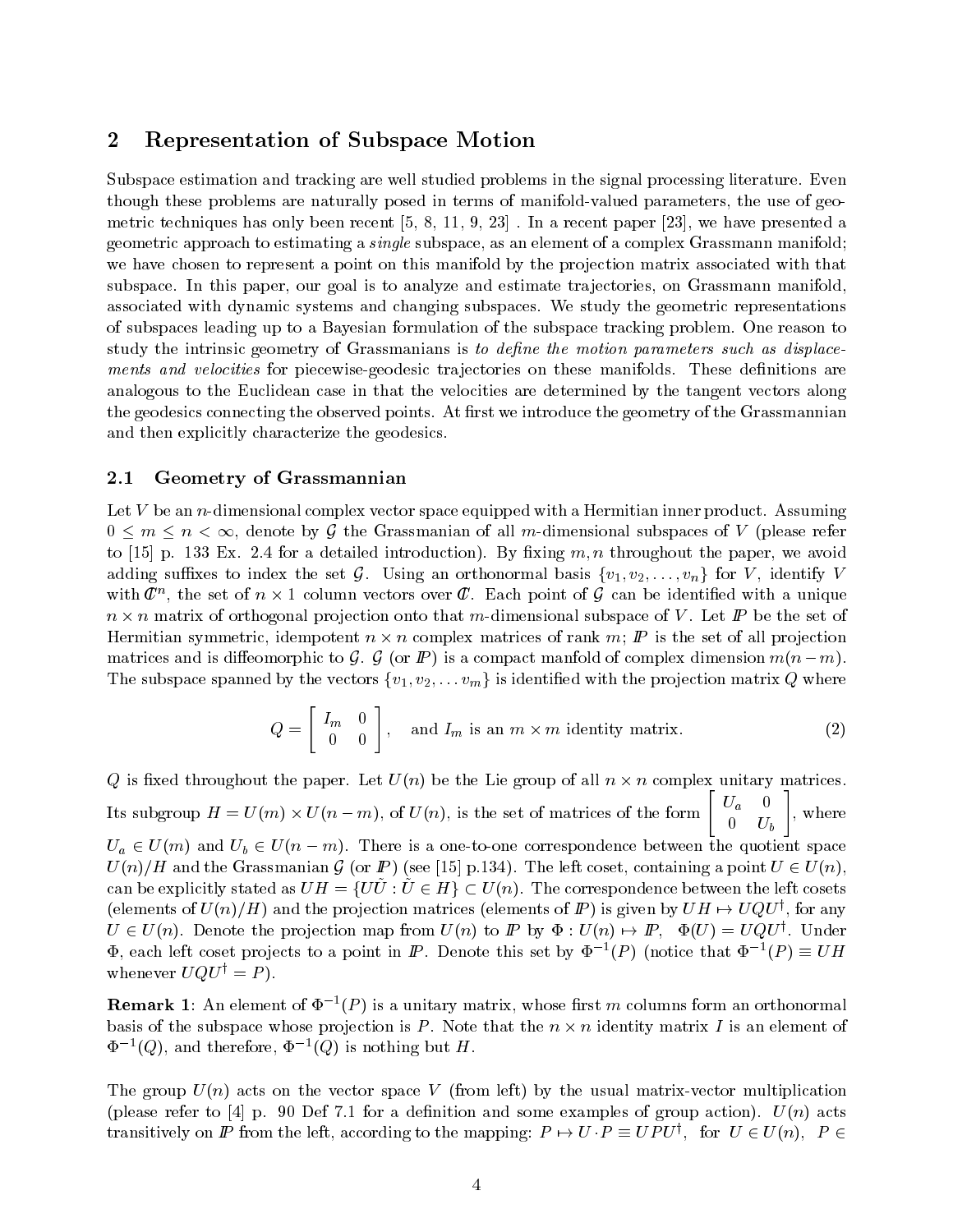**IP**. The transitive group action implies that  $\mathbb{P} = \{U \cdot Q : U \in U(n)\}\)$ . Note that  $\Phi$  is invariant to the group action:  $\Phi(U \cdot U_1) = U \cdot \Phi(U_1)$ , for all  $U, U_1 \in U(n)$ .

It can be shown that the Lie algebra of  $U(n)$  is  $\mathcal U$ , the space of  $n \times n$ , Hermitian skew-symmetric matrices (see for example [26] p. 107). Similarly, let  $H$  denote the Lie sub-algebra of the subgroup  $H$ :

$$
\mathcal{H} = \left\{ \left[ \begin{array}{cc} Y_a & 0 \\ 0 & Y_b \end{array} \right] \in \mathcal{C}^{n \times n} : \quad Y_a \in \mathcal{C}^{m \times m}, \ Y_b \in \mathcal{C}^{(n-m) \times (n-m)} \quad \text{are Hermitian skew-symmetric} \right\} \ .
$$

Let M be the orthogonal complement of  $\mathcal H$  in  $\mathcal U$ . M is given by

$$
\mathcal{M} = \left\{ \begin{bmatrix} 0 & A \\ -A^{\dagger} & 0 \end{bmatrix} \in \mathbb{C}^{n \times n} : A \in \mathbb{C}^{m(n-m)} \right\} .
$$
 (3)

As a compact Lie group,  $U(n)$  comes equipped with a unique bi-invariant Riemannian metric, which is inherited by  $I\!\!P$ . On  $\mathcal U,$  this metric is just the inner product  $\langle Y_1 \, , \, Y_2 \rangle \, = \, trace(Y_1 Y_2^{\dagger})$ . Since  $\langle UY_1, UV_2 \rangle = \langle Y_1, Y_2 \rangle$ , for any  $U \in U(n)$ , this metric is invariant to the left translation generated by the group action.

## 2.2 Geodesics on Grassmannians

Eventually we are interested in estimating trajectories on  $\mathbb P$  using sensor measurements taken at discrete times. To discretize an underlying trajectory along the observation points, we approximate it by a piecewise-geodesic curve. This corresponds to connecting the values attained at observation times by geodesics. Therefore, we are interested in an explicit description of the geodesic connecting any two given points on IP . One characterization of geodesics on Grassmanian comes from the as  $\exp(A) = I + A + \frac{A^2}{2!} + \frac{A^3}{3!} + \dots$ 

**Proposition 1** The geodesics in  $\mathbb{P}$  passing through the point Q (at time  $t=0$ ) are of the type

$$
\alpha : (-\epsilon, \epsilon) \mapsto I\!\!P, \qquad \alpha(t) = \exp(tX) \cdot Q = \exp(tX)Q \exp(-tX) ,
$$

for some  $X \in \mathcal{M}$ , where the set M is specified in Eqn. 3.

**Proof:** Please refer to [13] (p. 221. Ex 2(i)) for technical details. We will provide a sketch of the proof here. Let  $\alpha$  be the geodesic in P connecting Q (at  $t = 0$ ) with P (at  $t = 1$ ). Geodesics in P are made explicit via the corresponding geodesics in  $U(n)$ , since  $\mathbb P$  can be identified with the quotient space  $U(n)/H$ . The geodesics in  $U(n)$ , passing through a point  $U \in U(n)$ , are the one-parameter subgroups of the type  $\beta(t) = \exp(tX) \cdot U$  for any  $X \in \mathcal{U}$ . The geodesic  $\beta$  (in  $U(n)$ ) projects down to a geodesic  $\alpha$  (in P) if and only if  $\beta$  is orthogonal to each coset that it intersects. On the other hand, invariance of the metric implies that if  $\beta$  is orthogonal to one coset, then it is orthogonal to each and every coset it intersects. In particular, if  $\beta$  passes through I (at  $t=0$ ), it should be orthogonal to H (or  $\beta(0) \perp \mathcal{H}$ ). For  $\beta(t) = \exp(tX) \cdot I$ , this condition implies that X belongs to the orthogonal complement of H in U, namely M. Finally, the projection of  $\beta$  to  $\mathbb P$  gives  $\alpha$ , using the invariance of  $\Phi$ ,

$$
\alpha(t) = \Phi(\beta(t)) = \Phi(\exp(tX) \cdot I) = \exp(tX) \cdot \Phi(I)
$$
  
= 
$$
\exp(tX) \cdot Q = \exp(tX)Q \exp(-tX).
$$

In view of this result, we first restrict to finding the geodesics connecting Q to some point  $P \in \mathbb{P}$ , and later extend it to arbitrary two points in  $\mathbb{P}$ . Let  $\alpha: (-\epsilon, \epsilon) \mapsto \mathbb{P}$  be a geodesic in  $\mathbb{P}$  such that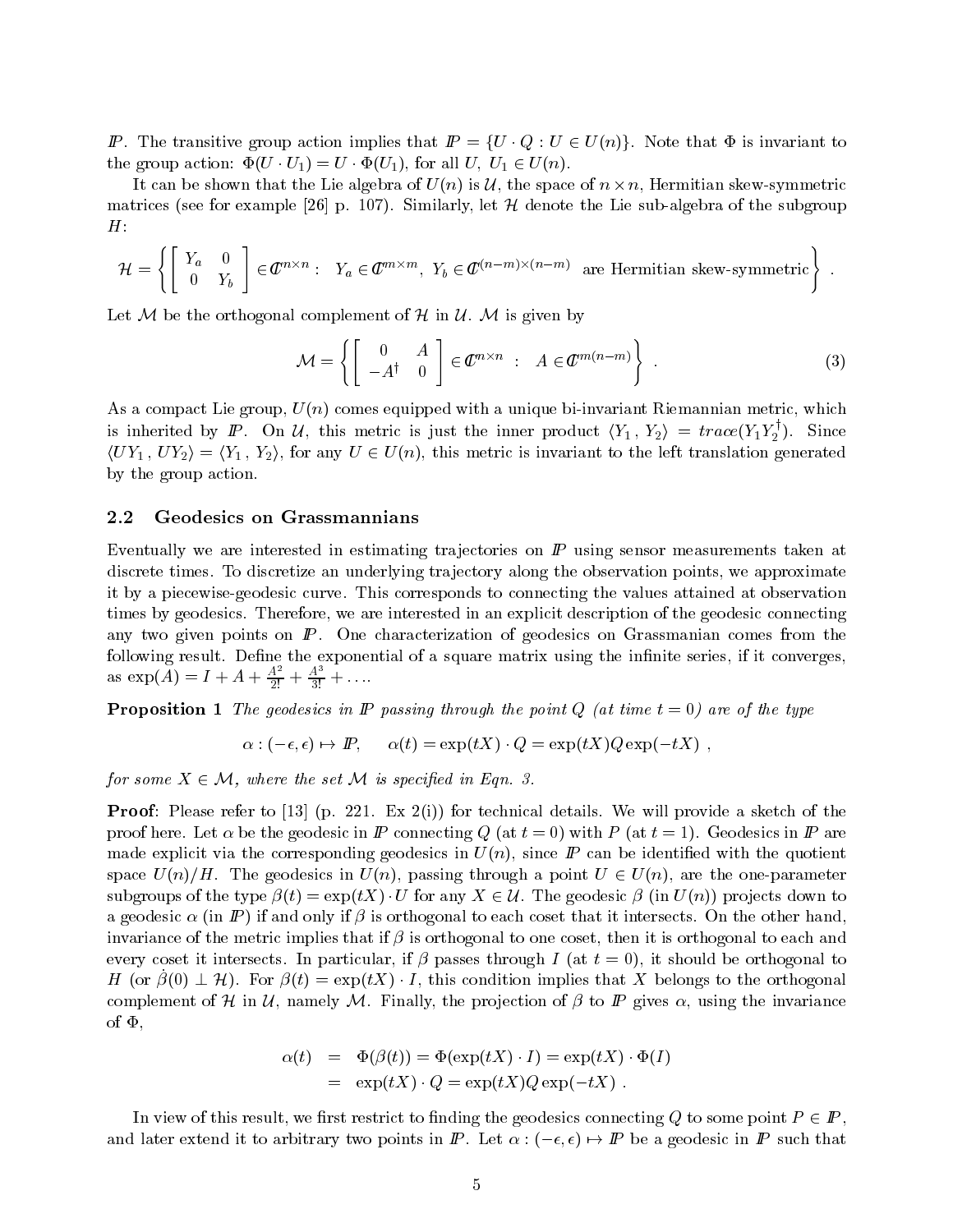$\alpha(0) = Q$  and  $\alpha(1) = P$ . According to Proposition 1,  $\alpha$  is completely specified by an  $X \in \mathcal{M}$  such that  $\exp(X) \cdot Q = \exp(X)Q \exp(-X) = P$ . Therefore, the problem of finding  $\alpha$  becomes:

**Problem 1**: Given a point  $P \in \mathbb{P}$ , find an  $X \in \mathcal{M}$  such that  $\exp(X)Q \exp(-X) = P$  and then set  $\alpha(t) = \exp(tX) \cdot Q.$ 

Note that for this X,  $\exp(X) \in \Phi^{-1}(P)$ . The following theorem provides an algorithm for finding this  $X$ , but first we motivate it by a simple example.

**Example 1:** Consider a two-dimensional vector space V. Let  $\langle v_1, w_1 \rangle$  be an ordered basis for  $\mathbb{R}^n$  and  $\mathbb{R}^n$  and  $\mathbb{R}^n$  and  $\mathbb{R}^n$  and  $\mathbb{R}^n$  and  $\mathbb{R}^n$  and  $\mathbb{R}^n$  and  $\mathbb{R}^n$  and  $\mathbb{R}^n$  and  $\mathbb{R}^n$  and  $\mathbb{R}^n$  and  $\mathbb{R}^n$  and  $\mathbb{R}^n$  and  $\mathbb{R}^n$  and " 1 0  $\begin{bmatrix} 1 & 0 \\ 0 & 0 \end{bmatrix}$  is the projection matrix associated with the subspace spanned by  $v_1$ . Let P denote (the projection matrix of) the one-dimensional subspace spanned by  $cos(\alpha)v_1 + sin(\alpha)w_1$ . Then,

$$
P = \begin{bmatrix} \cos(\alpha) & -\sin(\alpha) \\ \sin(\alpha) & \cos(\alpha) \end{bmatrix} \begin{bmatrix} 1 & 0 \\ 0 & 0 \end{bmatrix} \begin{bmatrix} \cos(\alpha) & \sin(\alpha) \\ -\sin(\alpha) & \cos(\alpha) \end{bmatrix} = \begin{bmatrix} \cos^2(\alpha) & \cos(\alpha)\sin(\alpha) \\ \cos(\alpha)\sin(\alpha) & \sin^2(\alpha) \end{bmatrix} \in I\!\!P.
$$

A simple calculation shows that the eigenvalues of the difference  $Q - P$  are  $sin(\alpha)$  and  $=$  sin( $\alpha$ ), with the relation

$$
Q - P = W\Sigma W^{\dagger} , \text{ where } \Sigma = \begin{bmatrix} \sin(\alpha) & 0 \\ 0 & -\sin(\alpha) \end{bmatrix} ,
$$
 (4)

and where the columns of W are eigenvectors of  $Q - P$  corresponding to  $sin(\alpha)$  and  $=$  sin( $\alpha$ ), respectively. Since  $\omega$   $=$   $\iota$  is fiermitian symmetric,  $w$  can be taken to be a unitary matrix. We require that if  $w_1$ ,  $w_2$  are the columns of W, then  $Qw_1$  and  $Qw_2$ should be *positive real* multiples of each other. This can be achieved simply by multiplying  $w_1$  by an appropriate unit complex number. Returning to the task of finding a geodesic connecting Q to P, as per Problem 1, we have to find an X such that  $P = \exp(X) \cdot Q$ . It follows that this  $X$  is given by

$$
X = W\Omega W^{\dagger}, \text{ and } \exp(X) = W \exp(\Omega) W^{\dagger}, \text{ where } \Omega = \begin{bmatrix} 0 & -\alpha \\ \alpha & 0 \end{bmatrix} . \tag{5}
$$

In the  $2 \times 2$  case  $W \Omega W^+ = \Omega$ .

This example suggests a role for the eigen decomposition of  $Q - P$  in finding the X.

**Theorem 1** For a point  $P \in \mathbb{P}$ , let  $B = W\Sigma W^{\dagger}$  be the eigen decomposition of  $B = Q - P$ . Then,

- 1. the eigen-values of B (or the diagonal entries of  $\Sigma$ ) are either 0's or occur in pairs of the form  $(\lambda_i, -\lambda_i)$ , where  $0 < \lambda_j \leq 1$ . If needed, modify W such that  $Qw_j$  and  $Q_{w_{j'}}$  are positive real multiple of each other, where  $w_j$ ,  $w_{j'}$  are the columns of W corresponding to the eigenvalues  $\lambda_i$  and  $-\lambda_i$ , respectively.
- 2. Let  $\Omega$  be a  $n \times n$  matrix derived from  $\Sigma$  in the following way: replace the 2  $\times$  2 blocks

$$
\left[\begin{array}{cc} \lambda & 0 \\ 0 & -\lambda \end{array}\right] \quad by \quad \left[\begin{array}{cc} 0 & -\sin^{-1}(\lambda) \\ \sin^{-1}(\lambda) & 0 \end{array}\right] \ ,
$$

with the remaining entries staying zeros. Then, X is given by  $X = W\Omega W^{\dagger} \in \mathcal{M}$ .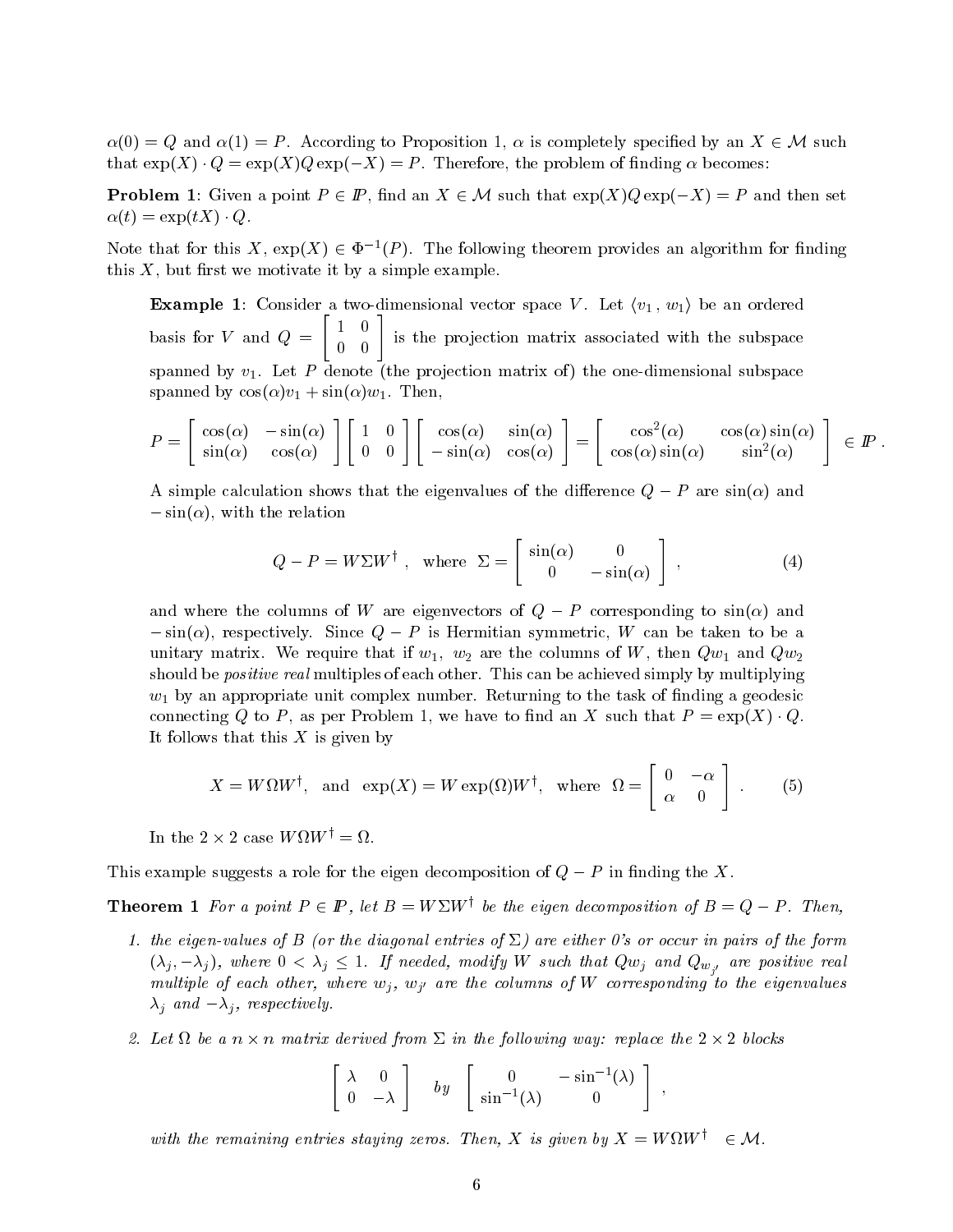3. The matrix  $\exp(X)$ , can be computed using  $W\Omega W^+ \in U(n)$ , where  $\Omega$  is formed from  $\Sigma$  by replacing: (i) the zeros in the diagonal by ones, and (ii) the  $2 \times 2$  blocks

$$
\left[\begin{array}{cc} \lambda & 0 \\ 0 & -\lambda \end{array}\right] \quad by \quad \left[\begin{array}{cc} \sqrt{1-\lambda^2} & -\lambda \\ \lambda & \sqrt{1-\lambda^2} \end{array}\right] \ .
$$

Proof: Please refer to the Appendix.

We note that for certain points in  $\mathbb{P}$ , the matrix X, and therefore, the resulting geodesic may not be unique. In the context of subspace tracking, these pairs occur with negligible probability, and hence are ignored. Also, note that the computational cost of calculating  $X$  is essentially that of finding the eigen-decomposition of  $Q - P$ .

**Remark 2:** exp(X) is the "best rotation" from Q to P. In addition to  $\exp(X) \in \Phi^{-1}(P)$ , among all the elements of  $\Psi^-(F)$ , exp( $\Lambda$ ) is the nearest to I in terms of their geodesic distances.

The next step is to generalize to the problem of finding a geodesic between arbitrary two points  $P_1$ ,  $P_2$  in  $\mathbb P$ . The basic idea is to rotate these points to Q and P (for some  $P \in \mathbb P$ ), respectively and apply earlier steps. Let  $U_1 \in \Phi^{-1}(P_1)$  (that is,  $P_1 = U_1 Q U_1'$ ) and define  $P = U_1 P_2 U_1$ . Then, using Theorem 1, we can find an X such that  $\alpha(t) = \exp(tX) \cdot Q$  is a geodesic from Q to P. Define a shifted geodesic  $\tilde{\alpha}$  according to  $\tilde{\alpha}(t) = U_1 \cdot \alpha(t); \tilde{\alpha}(t)$  is the desired geodesic in  $\tilde{I}$  such that  $~\tilde{\alpha}(0) = P_1$  and  $~\tilde{\alpha}(1) = P_2$ . Furthermore, the "best possible" rotation from  $P_1$  to  $P_2$ , denoted by U, can be found as follows:  $P_1 = U_1QU_1$ ,  $P_2 = U_1PU_1$ , and  $P = \exp(X)Q \exp(-X)$  imply that  $P_2 = U P_1 U$ , where  $U = U_1 \exp(X) U_1$ . The element X is dependent on the choice of  $U_1$  but the matrix  $U$  is independent of  $U_1$ . In our tracking procedure, we will make an arbitrary choice for rotation  $U_1$  at the initial time and the rotations for all the following times will be specified accordingly.

Now we are ready to define the motion parameters such as the displacement and the velocity in going from  $P_1$  to  $P_2$  in unit time. As stated above, we can calculate a matrix X which defines a geodesic  $\tilde{\alpha}$  from  $P_1$  to  $P_2$ . Remember that X is an element of M (M is defined in Eqn. 3) and therefore has only  $2m(n-m)$  degrees of freedom in the form of the submatrix A in the upper-right corner of X. We define the entries of  $A = X(1:m, n+1:m)$  as the velocities in rotating from  $P_1$  to  $P_2$  in unit time. A similar characterization of the geodescis and velocities on Grassmannian is suggested in [9]. The matrix  $\exp(X)$  denotes the displacement between  $P_1$  and  $P_2$ . In summary, given arbitrary  $P_1$  and  $P_2$  we can find the velocity matrix as per above discussion. Conversely, for a point  $P_1 \in \mathbb{P}$ , and a given  $m \times (n-m)$  complex matrix A, we can find the point  $P_2 \in \mathbb{P}$ , that is reached in unit time by starting at  $P_1$  and having the velocity A. This can be accomplished as follows. Let  $U_1$  be any element of  $\Phi^{-1}(P_1)$ . First, form an  $n \times n$  Hermitian skew-symmetric matrix according to X = " 0 A  $\begin{bmatrix} 0 & A \ -A^{\dagger} & 0 \end{bmatrix}$ , compute  $U = U_1 \exp(X) U_1^{\dagger}$ , and then set  $P_2 = U P_1 U^{\dagger}$ . Also, note that  $U_2 = U_1 \exp(\Lambda)$  is an element of  $\Psi^{-1}(T_2)$ .

### 2.3 Prior on Subspace Trajectories

Having defined the displacement and the velocity matrix between two arbitrary points in  $\mathbb{P}$ , we consider a trajectory on  $\mathbb P$  and impose probabilities on the velocities in such a way that the smoother tra jectories are more probable than the coarser tra jectories. As stated earlier, we discretize smooth tra jectories by piecewise-geodesic curves; these curves are completely specied by an initial point  $P_1 \in I\!\!P$  (with a choice of  $U_1 \in \Phi^{-1}(P_1)$ ) and the successive velocities  $A_1, A_2, \ldots, A_t \in I\!\!C^{m(u-m)}$ . We impose a conditional prior density on  $A_t$ , given  $A_{t-1}$ , which favors an  $A_t$  with values similar to those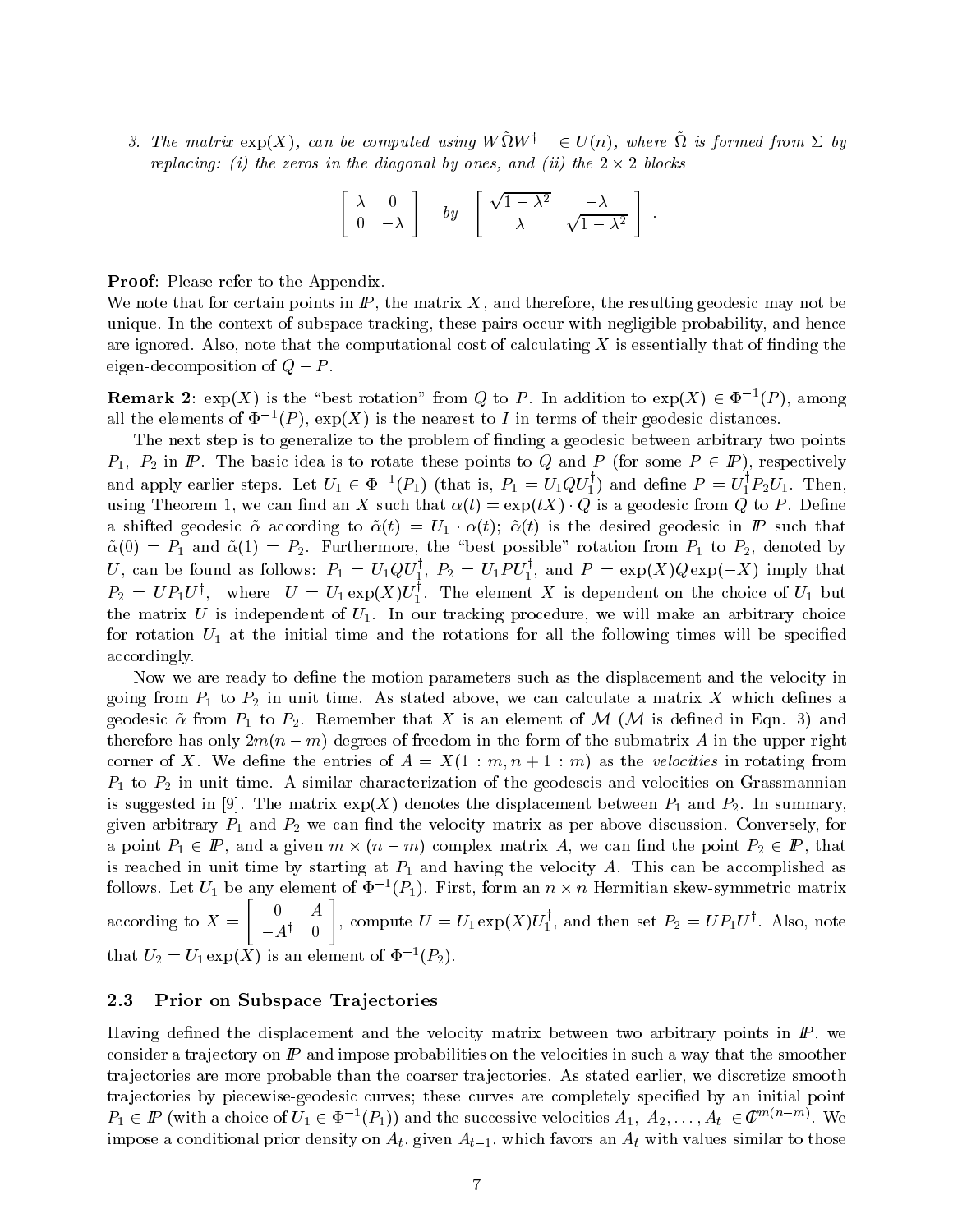of  $A_{t-1}$ . Let  $\{P_t : t = 1, 2, \ldots\}$  be a discrete-time process in  $\mathbb{P}$ . For each pair  $(P_{t-1}, P_t)$ ,  $t = 2, 3, \ldots$ , let  $A_{t-1}$  be the submatrix of velocities, as defined in the last section. To impose a prior density which results in smoother trajectories, we utilize the dynamic model:

$$
A_t = A_{t-1} + \mu_{t-1}, \quad t = 2, 3, \dots \tag{6}
$$

where  $\mu_{t-1}$  is a  $m \times (n-m)$  matrix of i.i.d complex normals (real, imaginary parts are i.i.d normal with mean zero and variance  $\sigma_p$ ).  $\sigma_p$  is the measure of deviation in values of  $A_t$ , away from a given value of  $A_{t-1}$ . The conditional density on  $A_t$ , conditioned on the previous velocity  $A_{t-1}$ , is given by

$$
f(A_t|A_{t-1}) = \left(\frac{1}{2\pi\sigma^2}\right)^{m(n-m)} \exp\left(-\frac{1}{\sigma^2} \|A_t - A_{t-1}\|^2\right), \quad t = 2, 3, \dots \tag{7}
$$

As described later, the tracking algorithm will not require the explicit functional form of the prior density; it will depend only on the samples generated from this density. In a Markovian time-series analysis, often there is a standard characterization of a time-varying posterior density, in a convenient recursive form. This characterization relates an underlying Markov process to its observations at each observation time via a pair of ltering equations. To retain the Markov property, we study the filtering problem on the joint space of subspaces and velocities. Define the subspace-velocity pair  $J_t = (P_t, A_{t-1}) \in (I\!\!P \times I\!\!C^{m(n-m)})$ , for each time t.  $J_t$  is a discrete-time Markov process. For the purpose of defining the velocities  $A_t$ 's, we will keep track of the corresponding  $U_t$ 's in  $\Phi^{-1}(P_t)$ 's. Notice that for a given value of the pair  $J_{t-1} = (P_{t-1}, A_{t-2})$ , only one of the components in  $J_t$ , either  $P_t$  or  $A_{t-1}$ , is random; given one the other is completely specified. This setup leads to the prior density on the joint (Markov) process:

$$
f(J_t|J_{t-1}) = f(A_{t-1}|A_{t-2})f(P_t|A_{t-1}, P_{t-1}, A_{t-2})
$$
  
=  $f(A_{t-1}|A_{t-2})\delta_{P'_t}(P_t)$  where  $P'_t = W_{t-1}P_{t-1}W^{\dagger}_{t-1}$   
and  $W_t = U_{t-1} \exp(X_{t-1})U^{\dagger}_{t-1}, X_{t-1} = \begin{bmatrix} 0 & A_{t-1} \\ -A_{t-1}^{\dagger} & 0 \end{bmatrix}$ ,

for any  $U_{t-1} \in \Phi^{-1}(P_{t-1})$ . For the next time step,  $U_t = U_{t-1} \exp(\chi_{t-1}) \in \Phi^{-1}(P_t)$ . The following algorithm specifies a procedure to sample from the conditional prior  $f(J_t|J_{t-1})$ :

**Algorithm 1** For some  $t = 2, 3, \ldots$ , we are given the values for  $J_{t-1}^{(1)}$  and points  $U_{t-1}^{(2)} \in \Phi^{-1}(P_{t-1}^{(2)})$ . For  $i = 1, 2, \ldots, M$ :

- 1. Generate a sample of  $A_{t-1}^{, given  $A_{t-2}^{, according to Eqn. 6.$$
- 2. For each sample of  $A_{t-1}^{\prime\prime}$ , set  $X_{t-1}^{\prime\prime} = \begin{bmatrix} 1 & 0 & 0 \\ 0 & 0 & 1 \end{bmatrix}$  $\left[\begin{array}{cc} 0 & A_{t-1}^{(i)} \\ -(A_{t-1}^{(i)})^{\dagger} & 0 \end{array}\right]$ , and ca , and calculate  $P_t^{\leftrightarrow}$  according to  $P_t^{(0)} = W_{t-1}^{(0)} P_{t-1}^{(0)} (W_{t-1}^{(0)})^t$ , for  $W_{t-1}^{(0)} = U_{t-1}^{(0)} \exp(X_{t-1}^{(0)}) (U_{t-1}^{(0)})^t$ .
- 3. Define the sampled subspace-velocity pair  $J_t^{(+)} = (P_t^{(+)}, A_{t-1}^{(+)})$ . Set  $U_t^{(+)} = U_{t-1}^{(+)} \exp(X_{t-1}^{(+)})$ .

#### 3 **Bayesian Nonlinear Filtering**

Now we have a prior density on piecewise-geodesic trajectories in  $I\!\!P$  that favors smoother trajectories. Combining this prior with a likelihood function, we formulate a posterior density on  $\mathbb P$  and pose the filtering problem.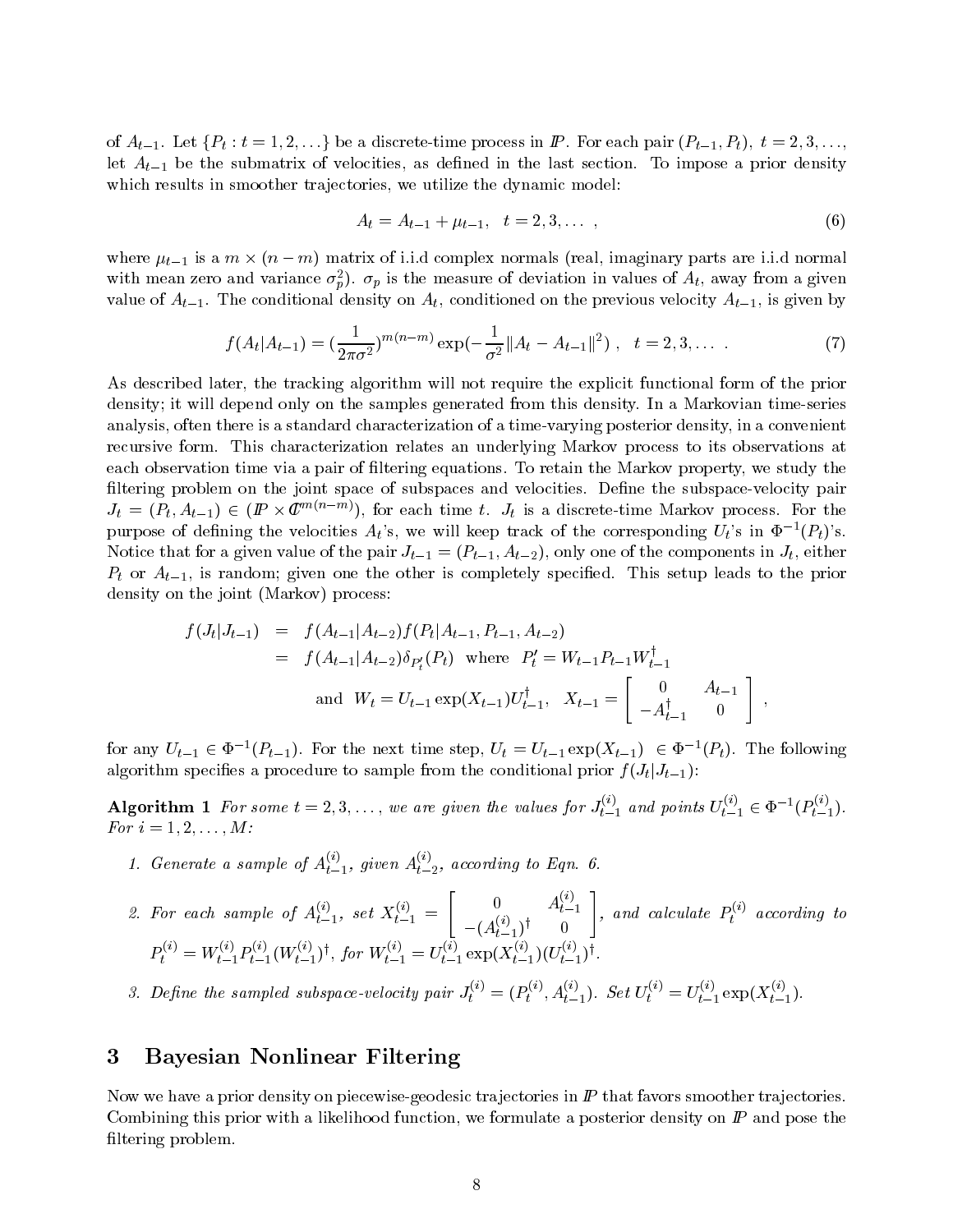#### Filtering Problem  $3.1$

We start by formulating the problem of subspace tracking as a problem in Bayesian nonlinear filtering. For the discrete observation times  $t = 1, 2, \ldots$ , the subspace trajectory is given by the sequence  $P_1, P_2, \ldots \in I\!\!P$ , and let the observation sequence be given by  $Y_1, Y_2, \ldots \in I\!\!U^{n}$ . A precise problem statement for the filter is:

**Problem 2:** Given the observation sequence  $Y_{1:t} = \{Y_1, \ldots, Y_t\}$ , estimate the sequence  $P_{1:t}$  $\{P_1,\ldots,P_t\} \in \mathbb{P}^t$  using a minimum mean-squared error (MMSE) criterion.

As t increases, the underlying parameter space  $(I\!\!P^t)$  grows and the joint posterior, on  $P_1,\ldots,P_t$ changes at each time as the new observation is recorded. Solving for the mean of the joint posterior (or the MMSE estimate) at each time, while the parameter space is growing, is a difficult problem. Recent papers  $[12, 3, 16, 21]$ , describe an efficient procedure, called particle filtering or sequential Monte Carlo method, to solve such Bayesian problems. This procedure is a greedy method in that it restricts estimation to only the parameters at the last time  $t$  and utilizes a Monte Carlo technique to sample from the posterior probability associated only with  $P_t$ . It does not utilize the current measurement, say  $Y_t$ , to improve the estimation of previous states  $P_1$  to  $P_{t-1}$ .

**Tremark 3:** Trevious estimates  $\{P_1, \ldots, P_{t-1}\}$  remained unchanged in the estimation steps performed at time t. In return, it provides faster speed with a possibility of real-time implementations. One consequence is that a tracking algorithm based on this procedure is useful (beyond a likelihood-based method) mostly when the noise is intermittent. If the noise level is consistently high, a procedure which involves both filtering and smoothing will be needed, at the added computational cost incurred in smoothing.

The Monte Carlo idea is to approximate the posterior density of  $P_t$  by a large number of samples drawn from it. Having obtained the samples, any estimate of  $P_t$  (MMSE, MAP, MAE etc.) can be approximated using sample averages. An example, described in [23], is a MMSE estimate of  $P_t$  given by

$$
\hat{P}_t = \hat{U}_t Q(\hat{U}_t)^{\dagger} , \text{ where } G_t = \hat{U}_t \Sigma (\hat{U}_t)^{\dagger} \text{ is the SVD of } G_t = \int_{I\!\!P} P_t f(P_t|Y_{1:t}) \gamma(dP_t) , \qquad (8)
$$

and where  $f(P_t|Y_{1:t})$  is the posterior density of  $P_t$  given all the observations up to time t. Therefore, using the Monte Carlo idea, the samples generated from  $f(P_t|Y_{1:t})$  can be used to approximate this integral, and then the MMSE estimate can be computed using SVD. Computational efficiency of these sequential methods comes from the recursion that takes samples from the posterior density of  $P_{t-1}$  and generates samples from the posterior density of  $P_t$ . We develop such a formulation for the subspace tracking problem.

The filtering equations, on the joint space of subspace-velocity pair, are, for  $t = 2, 3, \ldots$ 

$$
f(J_t|Y_{1:t-1}) = \int_{I\!\!P \times \mathcal{C}^{m(n-m)}} f(J_t|J_{t-1}) f(J_{t-1}|Y_{1:t-1}) \gamma(dJ_{t-1}), \qquad (9)
$$

$$
f(J_t|Y_{1:t}) = \frac{f(Y_t|J_t)f(J_t|Y_{1:t-1})}{f(Y_t|Y_{1:t-1})}.
$$
\n
$$
(10)
$$

Eqn. 9 is called the prediction equation and Eqn. 10 is called the update equation. The denominator in Eqn. 10 is difficult to compute and, for a given observation set, is a constant; we will denote it by  $Z_t \equiv f(Y_t|Y_{1:t-1})$ . One distinct advantage of the Monte Carlo approaches is that this normalizing constant need not be explictly evaluated. This relationship between Eqns. 9 and 10 suggests a recursive form for the solutions derived from the posteriors  $f(J_{t-1}|Y_{1:t-1})$  and  $f(J_t|Y_{1:t})$ . That is, given samples from  $f(J_{t-1}|Y_{1:t-1})$  it is possible to efficiently generate samples from  $f(J_t|Y_{1:t})$ , instead of directly sampling from  $f(J_t|Y_{1:t})$ , which may be complicated and computationally expensive.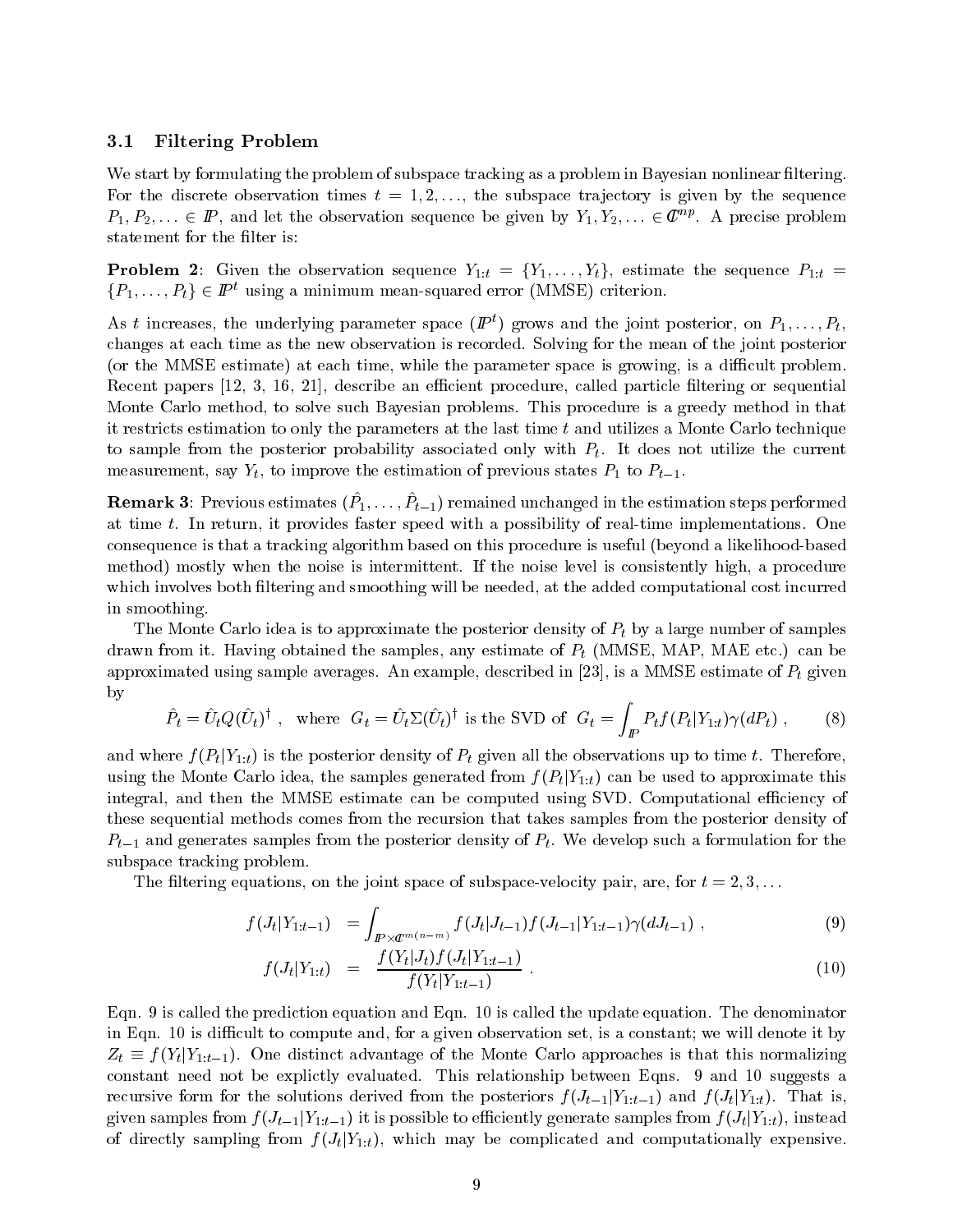Before we present an algorithm for the recursive sampling, we specify a posterior density. As described later, the algorithm requires two components from the posterior: (i) an ability to sample from the prior  $f(J_t|J_{t-1})$  for a given value of  $J_{t-1}$ , and (ii) the functional form of the likelihood function  $f(Y_t|J_t)$ .

### 3.2 Likelihood Function

In principle, this framework allows for any standard likelihood function relating the unknown parameter and the observed data. The two examples that we consider are:

1. In a generic case, let  $D \in \mathbb{C}^{n \times m}$  be a unitary matrix  $(D^{\dagger}D = I)$  and let the observation be modeled as:

$$
Y_t = P_t D + \nu_t \quad \in \mathbb{C}^{n \times m}, \quad t = 1, 2, \dots \tag{11}
$$

where  $\nu_t \in \mathbb{C}^{n \times m}$  is additive noise and  $\{P_t\}$  is the unknown trajectory on  $I\!\!P$ . If  $\nu_t$  has i.i.d normal elements (with independent real and imaginary parts) with mean zero and variance  $\sigma^2$ , the likelihood function is  $f(Y_t|J_t) = \frac{1}{L_t} \exp(\frac{1}{\sigma^2}(trace(P_t Y_t Y_t^+))), L_t$  is the normalizer.

2. In the case of array signal processing, the sensor observations are modeled as superpositions of signals received from multiple transmitters and the ambient noise. Let there be n sensors and  $m$ signal transmitters  $(m \leq n)$ , and the angular location vector is denoted by  $\theta_t = [\theta_{1,t}, \ldots, \theta_{m,t}] \in$  $[0, \pi]$ . The observation vector is given by:

$$
y_{t,i} = D(\theta_t)s_t + \nu_{t,i}, \ i = 1, 2, \dots, p \in \mathbb{C}^n , \tag{12}
$$

where  $D(\theta_t) = |d(\theta_{1,t}),\ldots,d(\theta_{m,t})| \in \mathbb{C}^{n \times m}$ , for  $d(\theta) = |\log(p(-j\phi)| \exp(-j2\phi) \ldots \exp(-j(n-\theta_{m,t}))|$  $[1/\varphi)]^+$ ,  $\varphi = \pi \cos(\vartheta)$ .  $s_t$  is the m-vector of signal amplitudes and, as earlier,  $\nu_{t,i}$  is  $i.i.a.$  complex normal noise. If  $K_t$  is the sample covariance, as defined in Eqn. 1, the likelihood function is given by  $f(Y_t|J_t) = \frac{1}{L_t} \exp(\frac{1}{\sigma^2}(trace(K_t P_t))),$  where  $L_t$  is the normalizer. This normalizer need not be specied in Monte Carlo based inference.

### 3.3 Sequential Monte Carlo Approach

Our concern is to find the MMSE estimate of  $P_t$  given the observations  $Y_{1:t}$ , for each t. Taking a Monte Carlo simulation approach, we first generate samples from the posterior  $f(J_t|Y_{1:t})$ , extract the subspace components from the joint samples, and then compute sample averages to approximate the integral in Eqn. 8. In view of the complicated relationship between  $J_t$  and the observation set,  $Y_{1:t}$ , it is difficult and often inefficient to sample directly from the posterior  $f(J_t|Y_{1:t})$ .

A recursive formulation, which takes samples from  $f(J_{t-1}|Y_{1:t-1})$  and generates the samples from  $f(J_t|Y_{1:t})$  in an efficient fashion, is desirable. We accomplish this task using ideas from sequential methods and importance sampling. Assume that, at the observation time  $t-1$ , we have a set of M samples from the posterior,  $S_{t-1} = \{J_{t-1}^{(i)} : i = 1, 2, ..., M\}$ ,  $J_{t-1}^{(i)} \sim f(J_{t-1}|Y_{1:t-1})$ . Following are the steps which utilize elements of  $S_{t-1}$  to generate the set  $S_t$ .

1. **Prediction**: The first step is to sample from  $f(J_t|Y_{1:t-1})$  given the samples from  $f(J_{t-1}|Y_{1:t-1})$ . We take a *compositional approach* by treating  $f(J_t|Y_{1:t-1})$  as a mixture density. According to Eqn. 9,  $f(J_t|Y_{1:t-1})$  is the integral of the product of a marginal and a conditional density. This implies that, for each element  $J_{t-1}^{\infty} \in S_{t-1}$ , by generating a sample from the conditional,  $f(J_t|J_{t-1}^{(t)})$ , we can generate a sample from  $f(J_t|Y_{1:t-1})$ . Of course, this method is practical only when there is an efficient technique to sample from the prior density  $f(J_t|J_{t-1})$ . In our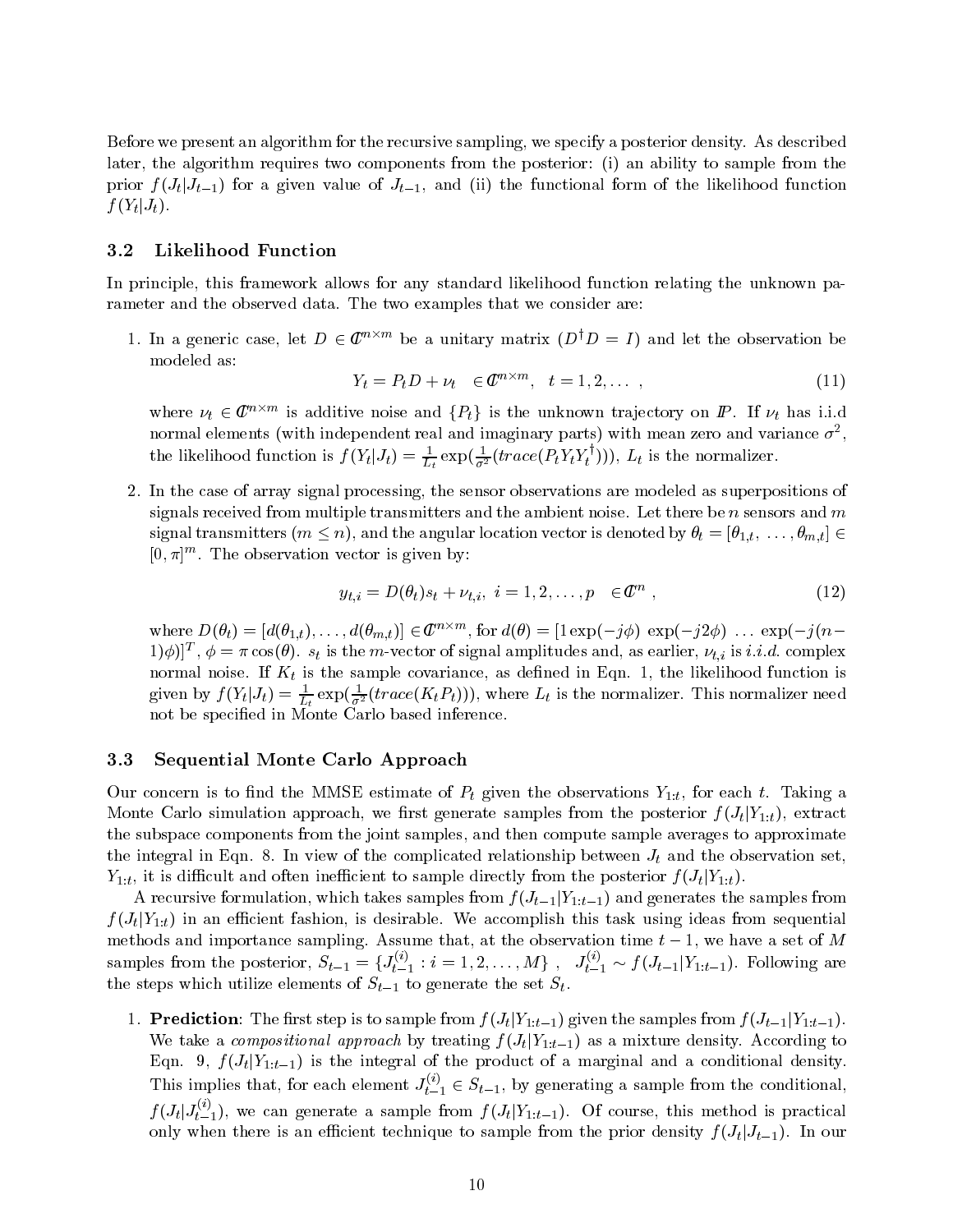case, this is accomplished using Algorithm 1. Now we have samples  $\{J_t^{(i)}\}$  from  $f(J_t|Y_{1:t-1});$ similar to the Kalman-filtering notation these samples are called *predictions*.

2. Resampling: Given these predictions, the next step is to generate samples from the posterior  $f(J_t|Y_{1:t})$ . For this, we utilize the notion of *importance sampling* in the following way. The samples from the prior  $(f(J_t|Y_{1:t-1}))$  are resampled (see reference [16]) according to the probabilities that are proportional to the likelihoods  $f(Y_t|J_t^{(i)})$ . Form a discrete probability mass function on the set  $\{J_t^{(i)}: i=1,2,\ldots,M\}$  according to

$$
\beta_{t,i} = \frac{f(Y_t|\tilde{J}_t^{(i)})}{\sum_{j=1}^M f(Y_t|\tilde{J}_t^{(j)})}, \text{ and set } \beta_t = [\beta_{t,1} \ \beta_{t,2} \ \dots \ \beta_{t,M}]. \tag{13}
$$

Then, resample M values from the set  $\{J_t^{(1)}, J_t^{(2)}, \ldots, J_t^{(M)}\}$  according to the mass function  $\beta_t$ . These values are the desired samples from the posterior  $f(J_t|Y_{1:t})$ . The resampled set is denoted by  $S_t = \{J_t^{(i)} : i = 1\}$  $t_i^{(i)}$ :  $i = 1, 2, \ldots, M$ ,  $J_t^{(i)} \sim f(J_t|Y_{1:t})$ . It must be remarked that after resampling, the indices (*i*) are renamed so that the sequence  $J_{t-1}^{s}$ ,  $J_t^{s+1}$ ,  $J_{t+1}^{t+1}$ , ..., for the same *i*, may not be consistent anymore. In other words, it is possible that the velocity  $A^{i-1}_{t-1}$  does not take  $P_{t-1}^{\vee\vee}$  to  $P_t^{\vee\vee}$  in a unit time. This inconsistency has no bearing on the estimation procedure since the past samples are not used in estimating future parameters, only the current samples are used.

3. Averaging: Now that we have M samples from the posterior  $f(J_t|Y_{1:t})$ , we can average them appropriately to approximate the MMSE estimate of  $P_t$ . As described in the paper [23], the MMSE estimate, of  $P_t$ , is given by Eqn. 8. Using Monte Carlo sampling, we approximate E by

$$
\hat{G}_{t,M} = \frac{1}{M} \sum_{i=1}^{M} P_t^{(i)} \in \mathcal{C}^{n \times n} , \qquad (14)
$$

and compute SVD of  $\mathbf{G}^t_{t,M}$  to obtain the MNSE estimate  $P^t_{t,M}$ .

In numerous papers, the ergodic properties of sequential Monte Carlo samples has been studied. It has been shown that the elements of the set  $S_t$  are exact samples from the posterior and the ergodic result (that is, sample averages converge to the expected values as the sample size gets larger) holds. It should be noted that due to the resampling step, the resulting samples are not independent of each other.

Error Analysis: There are two sources of error in this tracking procedure. First, there is the sampling error in estimating  $\alpha_t$  by a nifite sample mean  $\alpha_{t,M}$  and it is quantified by the variance of the estimator. One can use the delta method to asymptotically estimate this variance (see for example [17]) and probabilistically bound the resulting sampling error. Conversely, the same result can also be used for sample size determination, for a desired estimation performance. The second source of error is due to the difference between the underlying true value  $P_t$  and its exact MMSE estimate obtained from  $G_t$ . This error can been quantified using Hilbert-Schmidt lower bounds (HSB) (see [23] for reference) on errors for estimation on matrix Lie groups. HSB is a lower bound on the expected squared error, and is achieved by the MMSE estimate defined in Eqns. 8 and 8. Another way to lower bound this error is using Cramer-Rao derivation as described in [22].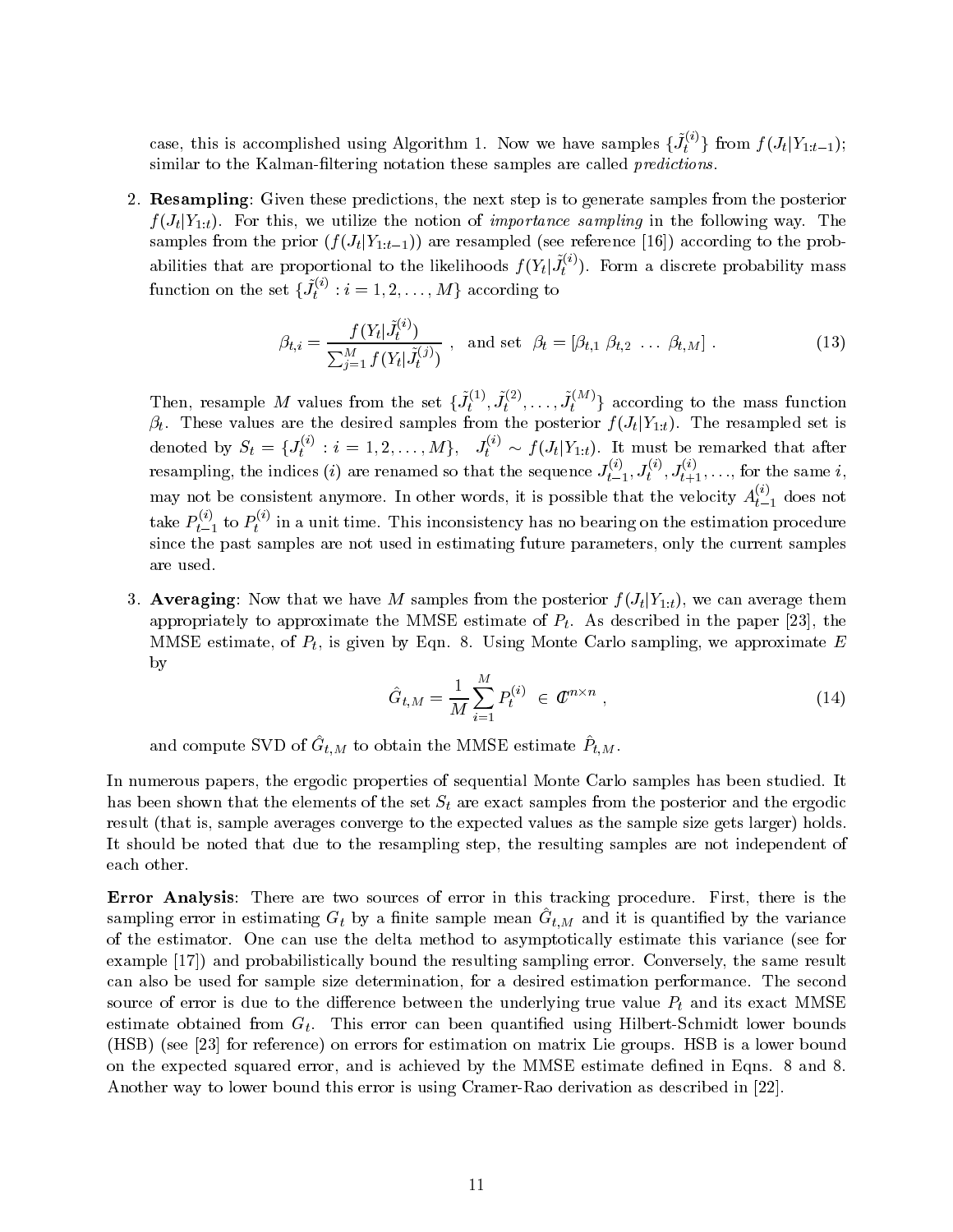### 3.4 Algorithm

In this section, we write a step-by-step procedure for subspace tracking. Assume that for any time  $t-1$  we have the samples  $\{J_{t-1}^{(i)} : i=1,2,\ldots,M\} \ \sim f(J_{t-1}|Y_{1:t-1})$ . The following algorithm outlines the steps to generate the samples at time  $t$ , and then, to estimate  $T_{t,M}$ .

- Algorithm 2 1. Sample Conditional: Draw  $\{J_t^{(i)}, i = 1, 2, ..., M\}$  from the conditional prior according to Algorithm 1.
	- 2. Importance Weights: Compute the probability mass function  $\beta_t^{\vee}$ ,  $i = 1, 2 \ldots, M$ , according to Eqn. 13.
	- 3. **Resampling**: Generate M samples from the set  $\{J_t^{(i)}, i = 1, 2, ..., M\}$  with the associated probabilities  $\{\beta_t^{(i)}, i=1,$  $t^{(i)}_t, i=1,2,\ldots,M\}$ . Denote these samples by  $\{J_t^{(i)}, i=1\}$  $t_i^{(i)}, i = 1, 2, \ldots, M$ .
	- 4. **MIMSE Averaging**. Calculate the sample average  $G^t_{t,M}$  according to Eqn. 14 and compute the subspace estimate  $P_{t,M}$  using the SVD of  $G_{t,M}$ . Set  $t \leftarrow t + 1$  and go to step 1.

A schematic diagram of the algorithm is shown in Figure 2.



Figure 2: Schematic diagram of a Bayesian filter for subspace tracking.

## 4 Simulation Results

In this section, we present some experimental results on subspace tracking. These experiments are of two types, corresponding to the two data models given in Eqns. 11 and 12. According to Remark 3, in these experiments we restrict to the situations with intermittent noise, i.e. the additive noise has two levels: corresponding to  $\sigma$  and 1000 $\sigma$ . For any t, the data contains either low or high noise randomly, with probability 0.5 each.

In the diplays, each plot shows the estimation error  $||P_t - P||$  for three different estimation procedures. First, the error associated with the maximum-likelihood estimate (MLE), obtained by SVD of the covariance matrix  $K_t$ , is shown in the broken line. The error resulting from an adaptive procedure, relying on the SVD of the matrix  $R_t = \gamma K_t + (1 - \gamma)K_{t-1}$ , is shown in the dotted line (for  $\gamma = 0.3$ ). Finally, the estimation error for tracking resulting from Algorithm 2 is plotted in bold. Since the prior is based on smooth velocities, MLEs at  $t = 1, 2$  are used to initialize the algorithm and Bayes' filter starts at  $t=3$ .

1. First, consider a generic problem in subspace estimation, with the observation model given by Eqn. 11 for  $n = 4$  and  $m = 2$ . D is chosen to be a fixed  $n \times m$  unitary matrix. Let  $P_1 = Q$  $(U_1 = I)$  be the initial point, and  $A_1 \in \mathbb{C}^{m(n-m)}$  be some initial velocity. Successive velocities,  $A_2, A_3, \ldots$ , are generated using the dynamic model given in Eqn. 6. The velocities give rise to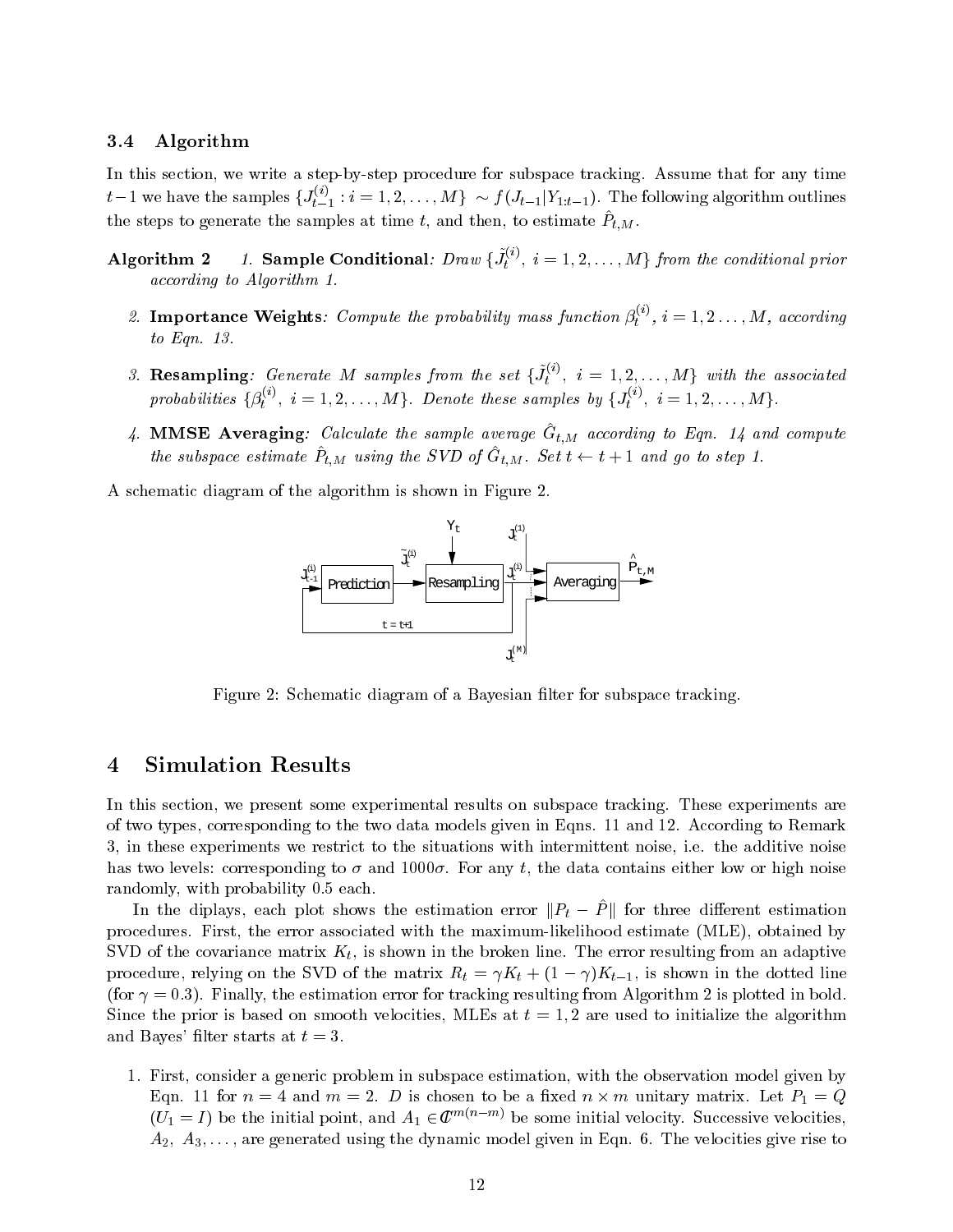a subspace trajectory according to Step 2 of Algorithm 1. For each time  $t$ , the observations are generated according to the model given in Eqn. 11, and are used in Algorithm 2 to calculate the estimates.

In the following results we generated random trajectories on  $\mathbb{P}$  using the prior energy at  $\sigma_p = 0.001$  and the noise energy at  $\sigma = 0.0002$ . Shown in Figure 3 are the tracking results for four sample trajectories. To quantify the change in the underlying subspaces,  $||P_t - P_0||$  is plotted using the cross marks. These curves show that the smoothness constraint imposed in form of the prior helps guard against intermittent noise.



Figure 3: Estimation error versus time of three methods: MLE (broken line), adaptive filtering (dotted line) and the Bayesian filtering (solid line). Actual motion in the underling subspace is quantified by plotting  $||P_t - P_0||$  using crosses.

2. Consider the problem of subspace estimation using a narrowband, uniform linear-array (ULA) consisting of five elements at half-wavelength spacing each  $(n = 5)$  (similar to Figure 1). Furthermore, assume that there are three signal transmitters  $(m = 3)$  moving with respect to the array, and transmitting signals that are received at the sensor according to the data model in Eqn. 12. For these experiments, the transmitter motion is generated according to the equation: for  $i = 1, 2, \ldots, m$ 

$$
\theta_{i,t} = \left[\theta_{i,t-1} + \vartheta_{i,t-1}\right]_{\text{mod }\pi}, \text{ where } \vartheta_{i,t-1} = \vartheta_{i,t-2} + u_i,
$$

and where  $u_i \sim N(0, \sigma_p)$ . The initial conditions,  $\sigma_{1,0}, \ldots \sigma_{m,0}$ , are chosen uniformly between  $[0, \pi)$ . The lower panels of Figure 4 show some example trajectories of the transmitter motion according to this model for  $t = 1, 2, \ldots, 50$ . For each  $\theta_t = [\theta_{1,t}, \ldots, \theta_{m,t}]$ , the observation vector  $y_{i,t}$  calculated according to Eqn. 12, with  $p = m$ . As earlier, the additive noise standard deviation is either  $\sigma$  or 1000 $\sigma$ , selected randomly with equal probability. For each t, m data vectors are generated and utilized to compute the sample covariance matrix  $K_t$  according to Eqn. 1. The tracking algorithm then estimates  $I_{t,M}$  for  $M = 200$  at each time t.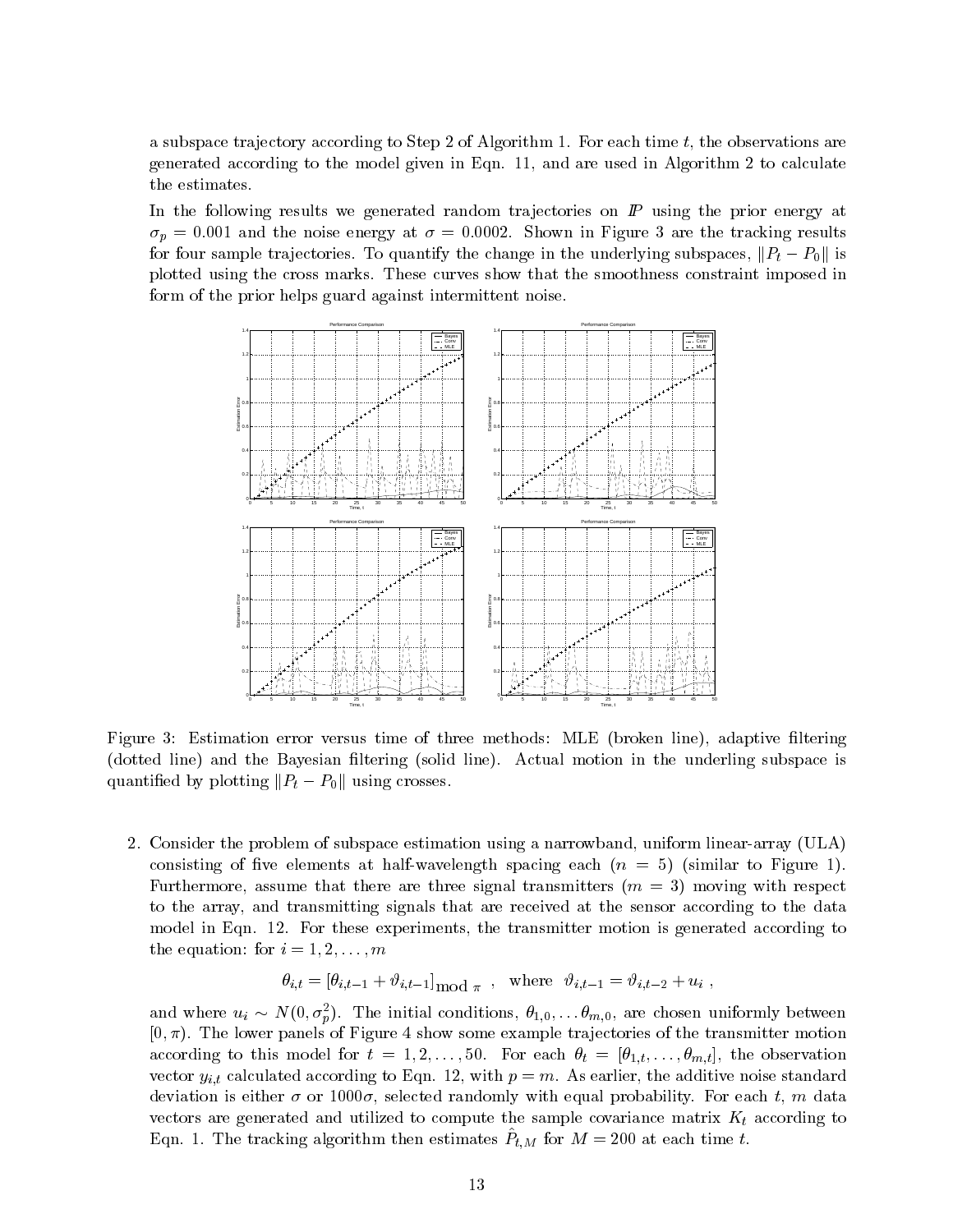Shown in Figure 4 are the estimation results in form of the estimation error  $\|P_t - P_t\|$  as a function of time, for three sample trajectories of the transmitter motion ( $\sigma_p = 0.001$  and  $\sigma = 0.0003$ . The estimation error associated with the MLE is plotted in the broken line, the error associated with the adaptive tracking is plotted in the dotted line, and the error for Bayesian tracking is depicted by the solid line. Similar to the earlier experiment, the prior on



Figure 4: The upper panels plots the error in subspace tracking  $(\|P_t-P_t\|)$  as a function of  $t$  for: (i) MLE (broken line), (ii) adaptive tracking (dotted line), and (iii) Bayesian tracking (solid line). The lower panels show the corresponding transmitter trajectories.

subspace motion improves tracking performance in the presence of intermittent noise.

Algorithm 2 is based on a greedy implementation of the Bayesian filter: it estimates only the current state based on the accumulated data. It gains in speed by fixing and not improving upon the past estimates once the current data are observed. A slower algorithm for joint estimation of all the states, using all the observations, is given in [18], and improvements are demonstrated even for situations with consistently high observation noise.

In view of the added smoothness constraint, in form of the prior density, this Bayesian method takes more computational effort than a standard likelihood based procedure. This cost is mostly incurred in Step 1 of Algorithm 2 where the exponential of a  $n \times n$  matrix is calculated for each of the  $M$  samples.. The second reason for computational expense is the price paid for the ability to handle arbitrary nonlinear densities. Thsi approach is applicable to a large class of posterior densities on Grassmannian manifolds. In this nonlinear filter, one generates  $M$  samples at each observation time, for a large value of  $M$ . The total cost is linear in  $M$ .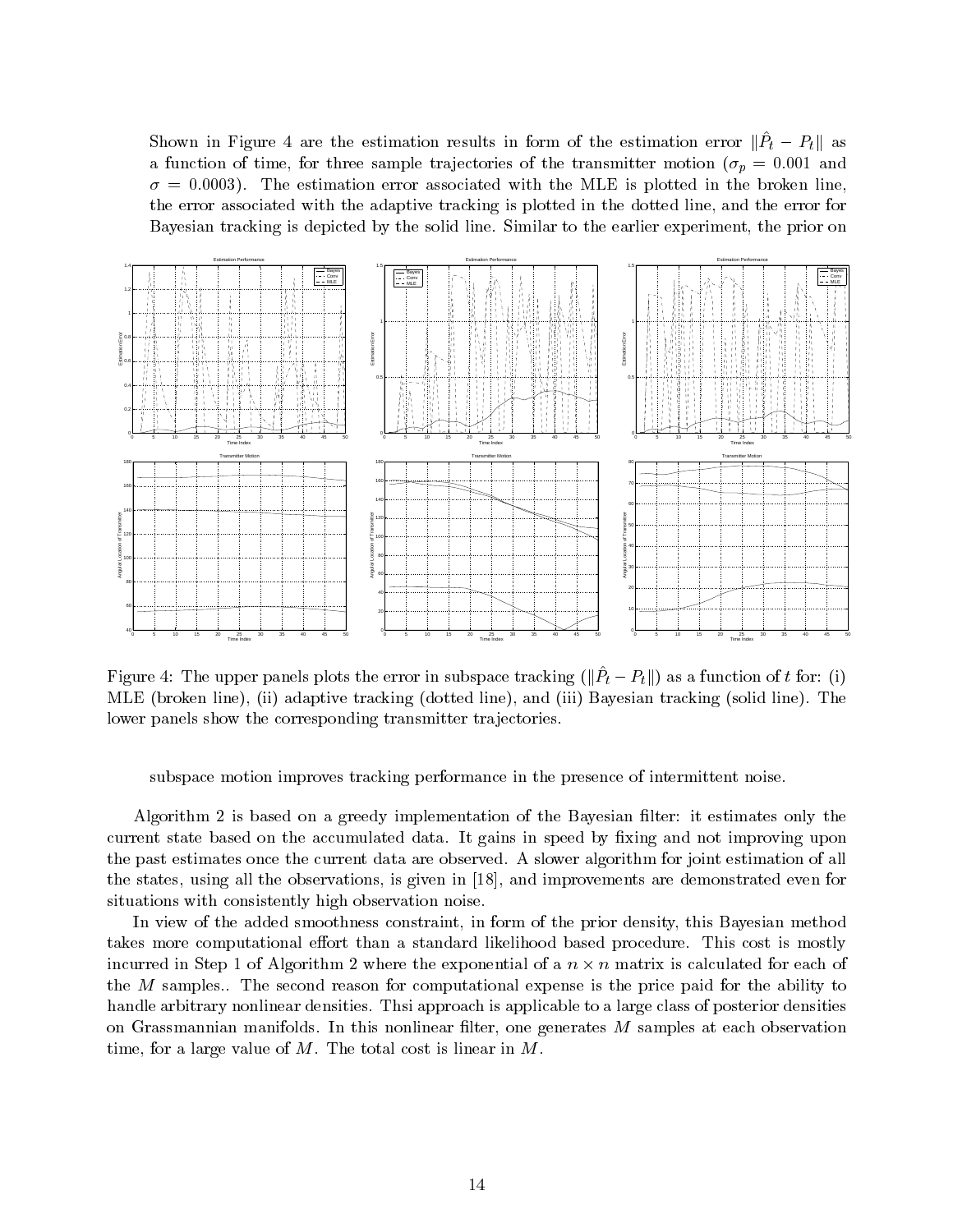#### **Conclusion**  $\mathbf{5}$

In this paper, we have proposed a geometric approach to tracking principal subspaces of the observations taken from time-varying systems. It relies on imposing a smooth variation in the velocities associated with the subspace rotation. A recursive, computational technique to sample from the posterior and to generate MMSE estimates is described. The computational complexity of this technique remains to be investigated.

## 6 Acknowledgement

The authors wish to thank Prof. Daniel R. Fuhrmann of Washington University for many useful discussions on this research.

## References

- [1] K. Abed-Meraim, A. Chkeif, and Y. Hua. Fast orthonormal past algorithm. IEEE Signal *Processing Letters*,  $7(3):60-62$ , March 2000.
- [2] Y. Bar-Shalom and T. E. Fortmann. Tracking and Data Association. Academic Press, 1988.
- [3] A. Blake and M. Isard. Active Contours. Springer, 1998.
- [4] William M. Boothby. An Introduction to Differential Manifolds and Riemannian Geometry. Academic Press, Inc., 1986.
- [5] R. S. Bucy. Geometry and multiple direction estimation. *Information Sciences*, 57-58:145–58, 1991.
- [6] J. Dehaene, M. Moonen, and J. Vandewalle. An improved stochastic gradient algorithm for principal component analysis and subspace tracking. IEEE Transactions on Signal Processing, 45(10):2582-2586, October 1997.
- [7] J. P. Delmas and J. F. Cardoso. Performance analysis of an adaptive algorithm for tracking dominant subspaces. IEEE transactions on signal processing,  $46(11):3045{-}3057$ , November 1998.
- [8] A. Edelman, T. Arias, and S. T. Smith. The geometry of algorithms with orthogonality constraints. SIAM Journal of Matrix Analysis and Applications,  $20(2):303-353$ .
- [9] D. R. Fuhrmann. The subspace tracking loop (poster presentation). Proceedings of the ASAP, pages 29–44, 11-12 March, 1999.
- [10] D. R. Fuhrmann. An algorithm for subspace computation with applications in signal processing. SIAM Jour. Matrix Anal. Appl., 9(2), April 1988.
- [11] D. R. Fuhrmann, A. Srivastava, and H. Moon. Subspace tracking via rigid body dynamics. Proceedings of Sixth Statistical Signal and Array Processing Workshop, June, 1996.
- [12] N. J. Gordon, D. J. Salmon, and A. F. M. Smith. A novel approach to nonlinear/non-gaussian bayesian state estimation. IEEE Proceedings on Radar Signal Processing, 140:107-113, 1993.
- [13] S. Helgason. Differential Geometry, Lie Groups and Symmetric Spaces. Academic Press, 1978.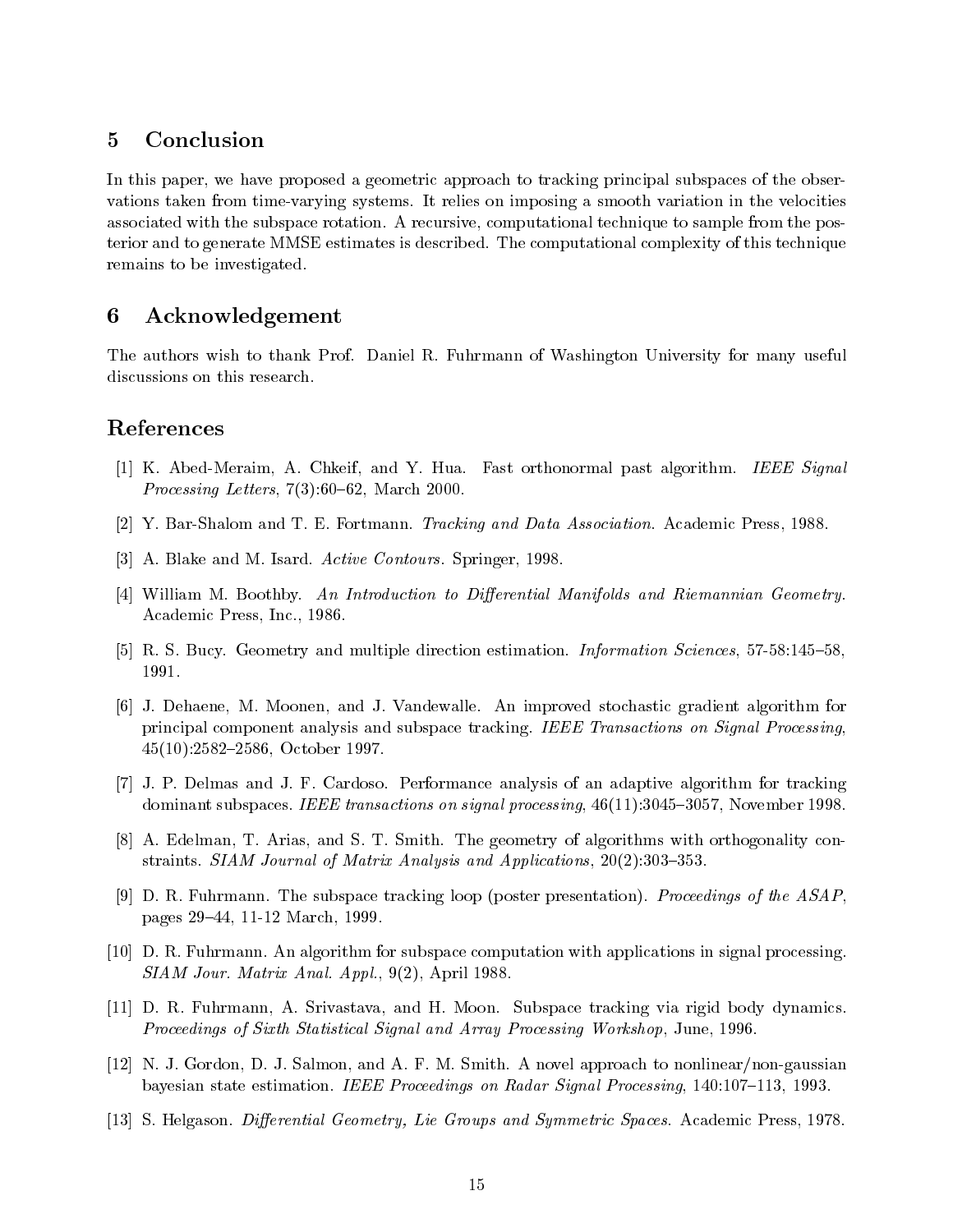- [14] Y. Hua, X. Yong, T. Chen, K Abed-Meraim, and Y. Miao. A new look at the power method for fast subspace tracking. Digital Signal Processing,  $9(4):297-314$ , October 1999.
- [15] S. Kobayashi and K. Nomizu. Foundations of Differential Geometry, vol 2. Interscience Publishers, 1969.
- [16] J. S. Liu and R. Chen. Sequential monte carlo methods for dynamic systems. Journal of the American Statistical Association, 93:1032-44, September 1998.
- [17] Jun S. Liu. Metropolized independent sampling with comparisons to rejection sampling and importance sampling. website, 1999.
- [18] M. I. Miller, A. Srivastava, and U. Grenander. Conditional-expectation estimation via jumpdiffusion processes in multiple target tracking/recognition. IEEE Transactions on Signal Processing,  $43(11):2678{-}2690$ , November 1995.
- [19] P. Pango and B. Champagne. On the efficient use of givens rotations in svd-based subspace tracking algorithms. Signal Processing,  $74(3):253-77$ , May 1999.
- [20] E. C. Real, D. W. Tufts, and J. W. Cooley. Two algorithms for fast approximate subspace tracking. IEEE Transactions on Signal Processing,  $47(7):1936-45$ , July 1999.
- [21] C. P. Robert and G. Castella. Monte Carlo Statistical Methods. Springer Text in Statistics, 1999.
- [22] S. Smith. Intrinsic cramer-rao bounds and subspace estimation accuracy. Proceedings of IEEE Sensor Array and Multichannel signal processing workshop, March 16-17, 2000.
- [23] A. Srivastava. A bayesian approach to geometric subspace estimation. IEEE Transactions on  $Signal \ Processing, 48(5):1390–1400, 2000.$
- [24] A. Srivastava, U. Grenander, G. R. Jensen, and M. I. Miller. Jump-diffusion markov processes on orthogonal groups for object recognition. accepted for publication by Journal of Statistical Planning and Inference, December, 1999.
- [25] L. Tong and S. Perreau. Multichannel blind estimation: From subspace to maximum likelihood methods. Proceedings of the IEEE,  $86(10):1951-1968$ , October 1998.
- [26] Frank W. Warner. Foundations of Differential Manifolds and Lie Groups. Springer-Verlag, New York, 1994.
- [27] Editor: Y. Bar-Shalom. Multitarget-Multisensor Tracking. Artech House, 1990.

## A Proof of Theorem 1

Let P~and  $\mathbb Q$  be the m-dimensional subspaces of V, represented by projection matrices P and  $\mathbb Q$ , respectively. We prove the theorem in three steps: At first, we prove it for the case  $n = 2$  and  $m = 1$ . Next, we show that if there exists a basis of V such that  $P = \exp(\Omega)Q$  for a specific form of  $\Omega \in \mathcal{M}$ , then the theorem is just an extension of the  $n = 2$ ,  $m = 1$  case. And many, for any given  $T$ , we show that there exists a basis of V such that the requirements of the second step are met.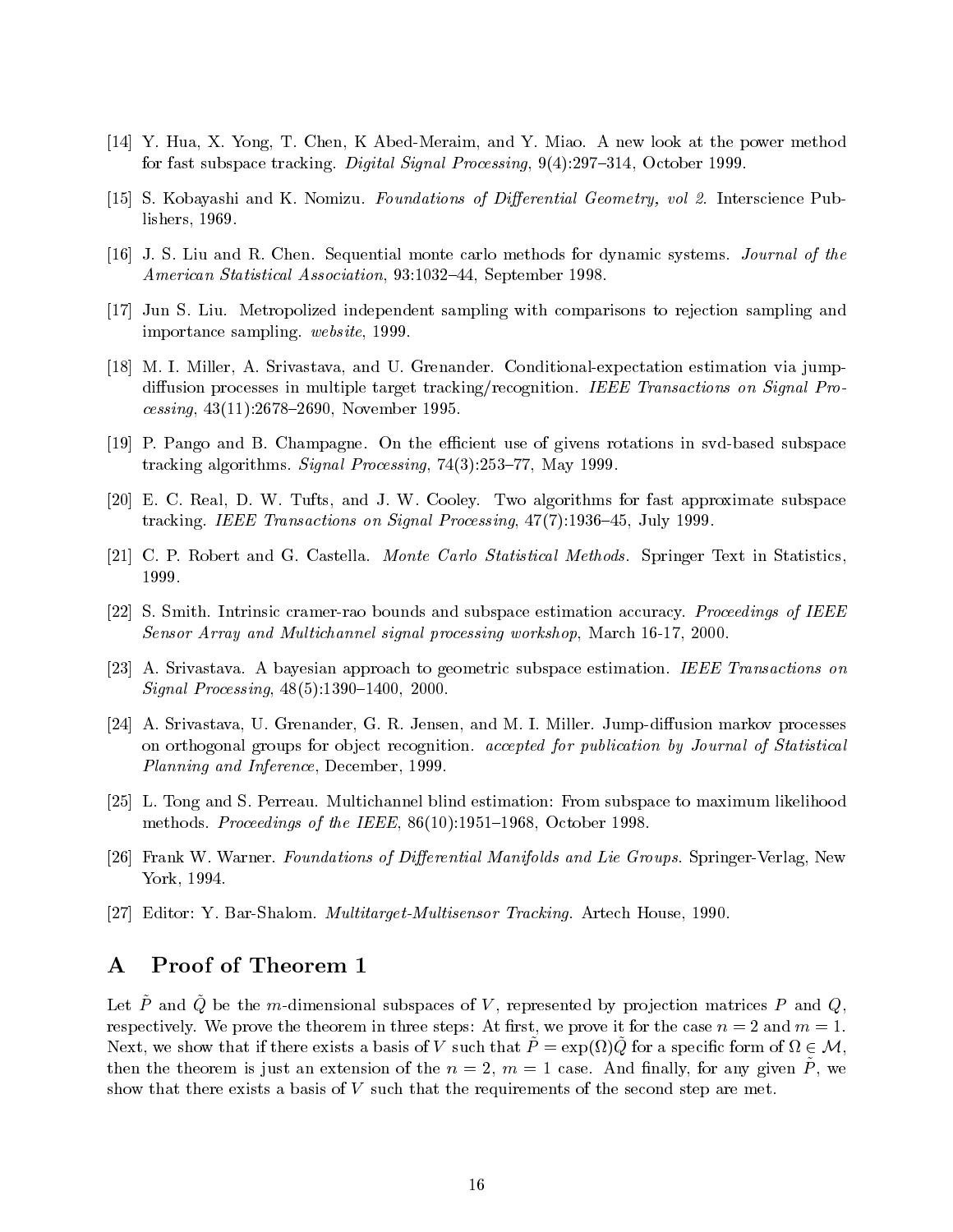1. Start with the case where  $n = 2$  and  $m = 1$ . Rule out the cases  $Q \perp P$  and  $Q = P$  since they are easy to handle. Let  $v_1$  be the unit vector in  $Q$ , then  $I$   $v_1$  is an element or  $I$ . Let  $w_1$  be the unit vector in the real span of  $\{v_1, Pv_1\}$  such that  $w_1 \cdot Pv_1 > 0$ . Let  $\alpha_1$  be the (positive) angle between  $v_1$  and  $P v_1$ . As shown in Example 1 (Eqn. 4),  $Q - P$  can be decomposed as 1 - 11/1

$$
W\left[\begin{array}{cc} \lambda_1 & 0 \\ 0 & -\lambda_1 \end{array}\right] W^{\dagger} \text{ for } \lambda_1 = \sin(\alpha_1).
$$

The resulting  $X \in \mathcal{M}$  and  $exp(X) \in U(n)$  are given in Eqn. 5.

2. In a general case of an arbitrary  $P \in \mathbb{P}$ , we will essentially decompose V as orthonormal direct sum of two-dimensional subspaces to obtain the best rotation from  $Q$  to  $I$ . The above result will apply independently to each two-dimensional component. Let there be an orthonormal basis of V of the form

$$
\{u_1,\ldots,u_k,v_1,\ldots,v_r,w_1,\ldots,w_r,x_1,\ldots,x_p\} \hspace{2cm} (15)
$$

where k, r, p are three nonnegative integers such that  $k + 2r + p = n$  and  $k + r = m$ . Also, let  $\{u_1,\ldots,u_k,v_1,\ldots,v_r\}$  be an orthonormal basis of  $Q.$  For  $\alpha_1,\ldots,\alpha_r$  positive real numbers, define an element of  $\mathcal U$  by

$$
\Omega = \begin{bmatrix} \begin{array}{c|c} 0_k & 0 & \cdots & 0 \\ \hline 0 & 0_r & diag(\alpha_1, \alpha_2, \ldots, \alpha_r) \\ \hline 0 & -diag(\alpha_1, \alpha_2, \ldots, \alpha_r) & 0_r & 0 \\ \hline 0 & 0 & \cdots & 0_p \end{array} \end{bmatrix} \hspace{.2cm} \in \hspace{.2cm} \mathcal{M} \,\, ,
$$

and define a subspace  $P = \exp(\Omega)Q$ . We can also write  $P = \text{span}\{u_1,\ldots,u_k,\cos(\alpha_1)v_1 + \cdots\}$  $\sin(\alpha_1)w_1,\ldots,\cos(\alpha_m)v_m + \sin(\alpha_m)w_m\}$ .  $u_1,\ldots u_k$  is a basis of  $(Q \cap P)$ , and  $x_1,\ldots,x_p$  is a basis of the space  $(\tilde{Q}^{\perp} \cap \tilde{P}^{\perp})$ . With respect to the basis given in Eqn. 15, we can factor the rotation from Q to P~into a sequence of 2  $\times$  2 rotations in 2-planes orthogonal to each other. The planes are spanned by  $v_j, w_j$  and the rotation angles are  $\alpha_j$ 's. The results from Part 1 apply to each 2  $\times$  2 rotation independently. Therefore, the eigen decomposition of  $Q-P$  takes the form

$$
W\begin{bmatrix} \mathbf{0}_k & 0 & \dots & \mathbf{0} \\ \hline 0 & diag(\lambda_1, \dots, \lambda_r) & 0_r & 0 \\ \hline 0 & 0 & -diag(\lambda_1, \dots, \lambda_r) & 0 \\ \hline 0 & 0 & \dots & 0 \end{bmatrix} W^\dagger \ , \quad \lambda_j = \sin(\alpha_j) \ .
$$

We require that the eigen vectors corresponding to the eigen values  $\lambda_j$  and  $-\lambda_j$  should project to a positive real multiple of each other, when multiplied by Q. If  $\lambda_j$ 's are distinct, and  $w_j$  and  $w_{i'}$  are the eigen vectors corresponding to  $\lambda_i$  and  $-\lambda_i$ , this can be achieved by multiplying  $w_{i'}$ by an appropriate unit complex number. If several  $\lambda_i$ 's are the same; for example, suppose that  $\lambda_1 = \ldots = \lambda_s =: \lambda$ . Then the columns  $\{w_1, \ldots, w_s\}$  of W form an orthonormal basis for the eigenspace of the eigenvalue  $\lambda$ , while the columns  $\{w_1, \ldots, w_{s'}\}$  form an orthonormal basis for the eigenspace of the eigenvalue  $-\lambda$ . We will alter the columns  $\{w_{1'},\ldots,w_{s'}\}$  to form a new basis for this eigenspace. For each  $i = 1, \ldots, s$ , there is a unique unit vector  $y_i \in \text{span}\{w_{1'},\ldots,w_{s'}\}$  with the property that  $Qy_i$  and  $Qw_i$  differ from each other only by a  $p$  by  $p$  for the real multiple. For each such i, replace with  $\alpha$  in  $\beta$  is continue to call the resulting matrix W. Perform this procedure for each repeated  $\lambda$ . This completes the necessary modification of W.